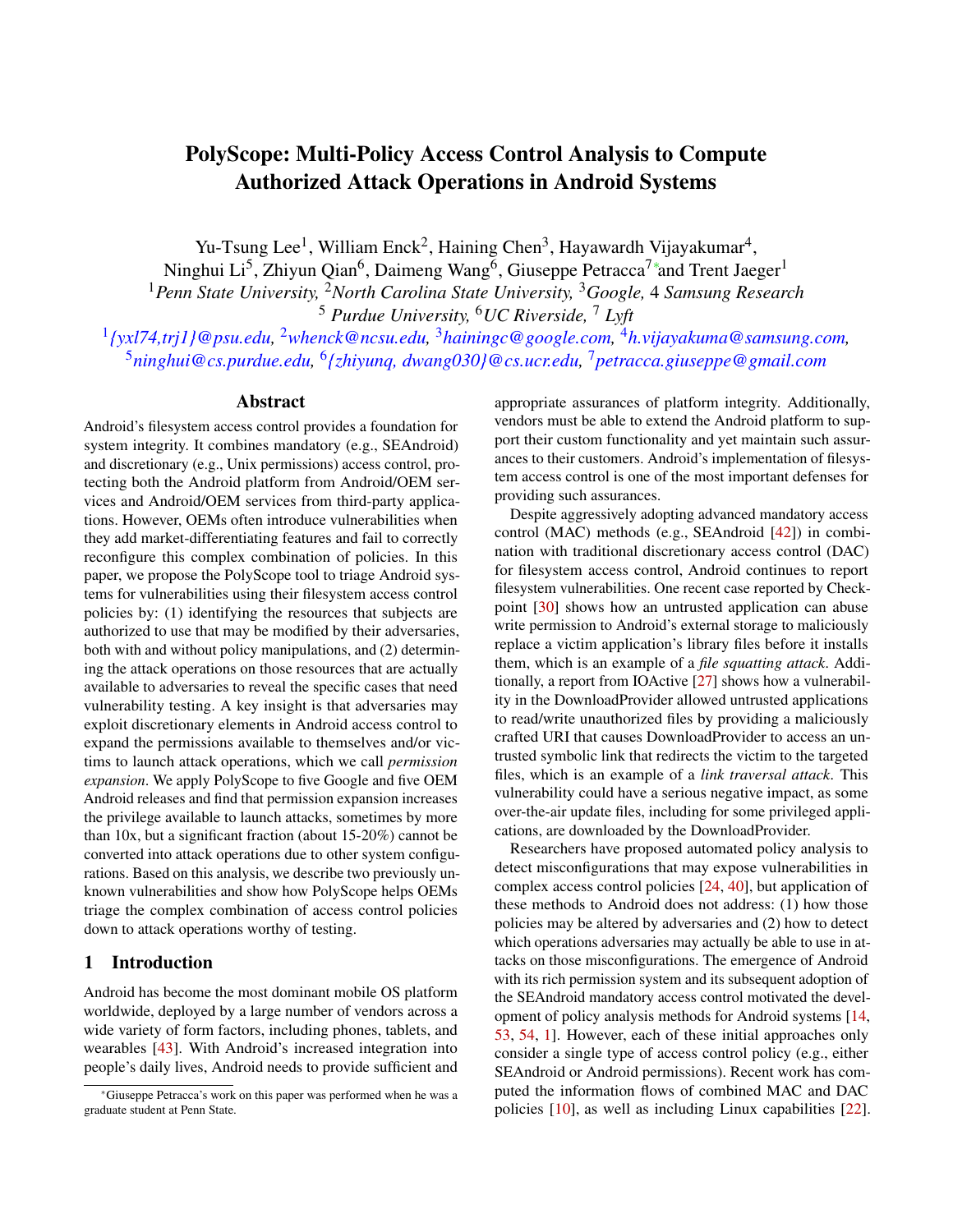However, these techniques miss some attacks (including the Checkpoint [\[30\]](#page-16-2) and IOActive [\[27\]](#page-16-3) attacks), because they lack the ability to capture how adversaries may broaden their privilege by manipulating the inherent flexibility in the Unix and Android permission systems. These techniques may also identify many spurious threats, because they do not determine if adversaries can really launch attacks for the threats found.

In this paper, we develop a novel method called PolyScope to triage Android systems for vulnerability testing using their filesystem access control policies by: (1) identifying the resources applications are authorized to use that are also modifiable by their adversaries, both with and without policy manipulations, and (2) determining the attack operations on those resources that are available to adversaries in order to identify the specific cases that need testing for vulnerabilities. Similar to prior work [\[24,](#page-15-0) [40,](#page-16-4) [25,](#page-15-5) [11\]](#page-15-6), our method begins by identifying filesystem resources at risk by computing the integrity violations authorized by the policy. An *integrity violation* occurs when an access control policy authorizes a lower-integrity subject (adversary) to modify a resource used by a higher-integrity subject (victim). However, an integrity violation alone does not imply a vulnerability because: (1) victims may not actually use the impacted resource and/or (2) adversaries may not be able to exploit the victim's use of the resource. Predicting which resources a program may use in advance is a difficult challenge, so instead PolyScope computes whether and how an adversary could attempt to exploit a victim's use. For each integrity violation, PolyScope computes the ways that adversaries may launch attacks, which we call *attack operations*.

A key insight of our work is that adversaries may exploit discretionary elements in Android access control to expand the permissions available to themselves and/or victims to launch attack operations, which we call *permission expansion*. DAC protection systems allow resource owners to grant permissions to their resources arbitrarily, making prediction of whether an unsafe permission may be granted intractable in general  $[21]$ . Adversaries can leverage such flexibility to grant victims permissions to lure them to resources to which adversaries can launch attack operations. In addition, Android systems often convert Android permissions that adversaries may obtain into DAC permissions, leading to further risks. While SEAndroid MAC policies bound such permissions, these MAC policies are sufficiently coarse that changes in DAC permissions may reveal many new attack operations within the MAC restrictions.

Our evaluation demonstrates that PolyScope has several benefits over prior analysis approaches and is practical to use. First, in a study of nine freshly installed Android releases,<sup>[1](#page-0-0)</sup> five Google Android versions and four OEM Android versions, we find that permission expansion increases the number of integrity violations significantly, from 122% to 1550% across versions. However, between 14% and 21% of those integrity violations cannot be transformed into attack operations by the filesystem and/or program configurations. We also examine two Android releases spanning the introduction of the Android scoped storage defense [\[19\]](#page-15-8), which controls use of shared external storage more tightly, showing how changes in enforcement mechanisms affect PolyScope. Second, PolyScope finds that OEM releases have a significantly greater number of attack operations than the Google releases. Using these attack operations uncovered by PolyScope, we find two new vulnerabilities in three OEM releases through manual analysis. One of these new vulnerabilities requires permission expansion to exploit, demonstrating the power of PolyScope. Finally, we implement an analysis method in PolyScope that enables parallel computation of integrity violations, resulting in significant performance improvements for the studied systems, ranging from 75% to 81% improvement across releases. This suggests that OEMs may benefit from applying PolyScope incrementally to identify attack operations as they extend their systems with new value-added features.

PolyScope is targeted for use by Android system vendors, including many OEMs, who often extend base Android systems with a variety of vendor-specific services and applications to customize their products with value-added functionality. To demonstrate its utility, we provide two case studies that show how policy misconfiguration caused by vendor-added functionality results in previously unknown vulnerabilities. These case studies show how vendors can compute attack operations that third-party applications may launch against their functionality and identify cases requiring vulnerability testing. Using PolyScope, vendors can further identify how their vendor-specific services and applications may be abused to compromise the system's trusted computing base.

This paper makes the following contributions:

- *We propose the PolyScope analysis tool for Android filesystem access control.* PolyScope composes Android's access control policies and relevant system configurations to compute the attack operations available to adversaries, accounting for permission expansion.
- *We use PolyScope to triage three Google and five OEM Android releases.* We find a significantly greater number of attack operations for OEM's Android releases, indicating that OEMs may greatly benefit from PolyScope as they customize their Android-based products.
- *We identify two new vulnerabilities in OEM Android releases.* Using PolyScope results, we identify vulnerabilities in: (1) the Thememanager used by Xiaomi and Huawei and (2) Samsung's Resestreason logging.

The remainder of this paper is as follows. Section [2](#page-2-0) motivates the need for more effective access control analysis. Section [3](#page-3-0) overviews of the PolyScope's approach. Section [4](#page-4-0)

<sup>&</sup>lt;sup>1</sup>We examine a tenth system in some experiments, which has a significantly greater number of pre-installed apps.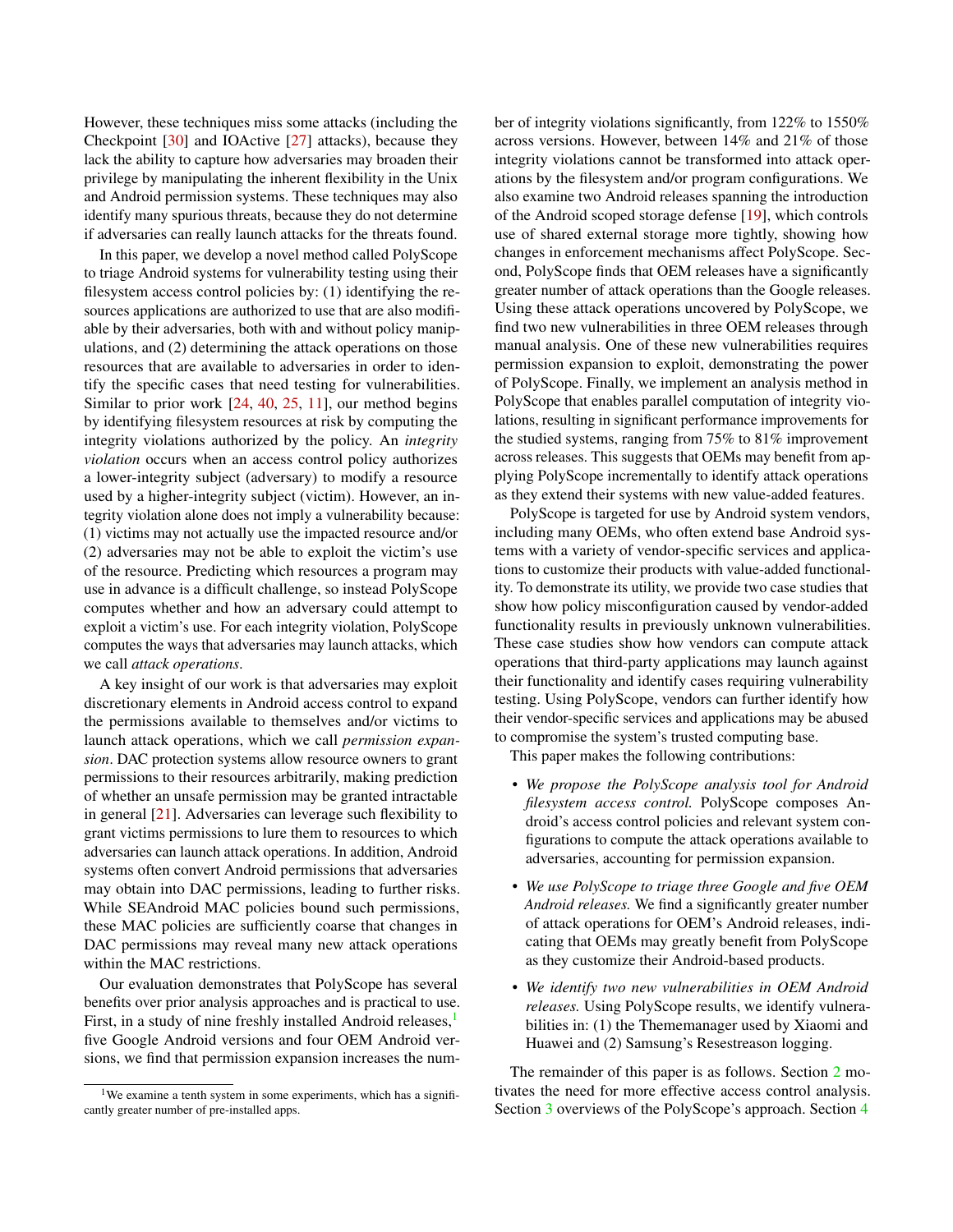

Figure 1: DownloadProvider Vulnerability: (1) Adversary provides pathname to victim (as URI) to (2) lure the victim to an adversary-created symbolic link (a) that (3) the victim resolves to the target file enabling the adversary to modify the file indirectly through the victim (b).

defines our threat model. Sections [5](#page-4-1) and [6](#page-8-0) describe the design and implementation of PolyScope. Section [7](#page-9-0) performs a variety of experiments to show how PolyScope triages access control policies in Android releases. Section [8](#page-13-0) describes current limitations and how they may be addressed. Section [9](#page-14-0) examines differences from related work. Section [10](#page-14-1) concludes.

# <span id="page-2-0"></span>2 Motivation

In this section, we motivate the goals of our work. We first present an example of the challenge of detecting the attack operations that may lead to vulnerabilities in Android systems in Section [2.1.](#page-2-1) After outlining current approaches to access control policy analysis in Section [2.2,](#page-2-2) we describe their key limitations in Section [2.3.](#page-2-3)

#### <span id="page-2-1"></span>2.1 An Example Vulnerability

A recent vulnerability discovered in Android services using the DownloadProvider allows untrusted apps to gain access to privileged files [\[27\]](#page-16-3). The DownloadProvider enables services to retrieve files on behalf of apps by a URI specifying the location of a file. An untrusted app may lure a service's Download-Provider into using a maliciously crafted URI that resolves to a symbolic link created by the untrusted app. Through this symbolic link, the untrusted app can access any file to which the service is authorized, which may include some privileged files. This is an example of a *link traversal attack*.

Figure [1](#page-2-4) shows exploitation of the vulnerability. The adversary sends a request URI (Pathname in Figure [1\)](#page-2-4) to the victim (service running DownloadProvider)  $(1)$  that directs the victim to a symbolic link created by the adversary  $\alpha$ . When the victim uses its read permission to the symbolic link  $(2)$ , the operating system resolves the link  $(3)$  to return access to the target file. This vulnerability may enable the adversary to leak and/or modify the target file  $(b)$  to which the adversary normally lacks access.

This vulnerability occurred because adversaries of the service have the permission to create a symbolic link in a directory to which the service running DownloadProvider also has access. Android access control aims to limit the exposure of services to directories modifiable by third-party apps and other adversaries, but sometimes functional requirements demand such permissions be available. In addition, Android systems allow apps to extend their own permissions by obtaining Android permissions and grant services permissions to app directories, expanding the directories at risk.

# <span id="page-2-4"></span><span id="page-2-2"></span>2.2 Access Control Policy Analysis

To prevent such vulnerabilities, defenders may limit access to sensitive resources using access control or other techniques that "sandbox" untrusted programs. However, privileged processes often provide functionality that requires shared access to some sensitive resources with untrusted processes. In the example above, the Download Provider provides a file access service for its clients, so both share access to files served. As a result, we need a way to triage access control policies to identify resources that may lead to vulnerabilities for such authorized sharing.

Access control policy analysis [\[24,](#page-15-0) [40\]](#page-16-4) computes the authorized information flows among subjects and objects from a system's access control policies. An access control policy authorizes an *information flow from a subject to an object* if the policy allows that subject to perform an operation that modifies the object, called a *write-like operation*, and authorizes an *information flow from an object to a subject* if the policy allows that subject to perform an operation that uses the object's data, called a *read-like operation* (e.g., read or execute). Some operations may be both read-like and write-like, enabling information flow in both directions.

However, modern Android systems have hundreds of thousands of access control rules, so there are many, many authorized information flows. Researchers then explored methods to find the information flows associated with potential security problems. Some access control analyses focus on identifying secrecy problems  $[10, 14, 53, 54, 1]$  $[10, 14, 53, 54, 1]$  $[10, 14, 53, 54, 1]$  $[10, 14, 53, 54, 1]$  $[10, 14, 53, 54, 1]$  $[10, 14, 53, 54, 1]$  $[10, 14, 53, 54, 1]$  $[10, 14, 53, 54, 1]$  $[10, 14, 53, 54, 1]$  and others on integrity problems [\[25,](#page-15-5) [11\]](#page-15-6). In the example above, this vulnerability permits attacks on process integrity by controlling the file retrieved by the victim process, whereby the compromised process may be directed to leak or modify files on behalf of the adversary. To detect integrity problems, access control analyses are inspired by integrity models, such as Biba integrity [\[4\]](#page-15-9), to detect information flows from adversaries to victims. Such information flows are called *integrity violations*, which are defined more formally as a tuple of resource, adversary, and victim, where the access control policy authorizes an information flow from the adversary to the resource (i.e., the adversary is authorized to perform a write-like operation on the resource) and authorizes an information flow from the resource to the victim (i.e., the victim is authorized to perform a read-like operation on the resource).

#### <span id="page-2-3"></span>2.3 Limitations of Current Techniques

Access control policy analyses attempt to solve three main problems to help identify vulnerabilities, but current ap-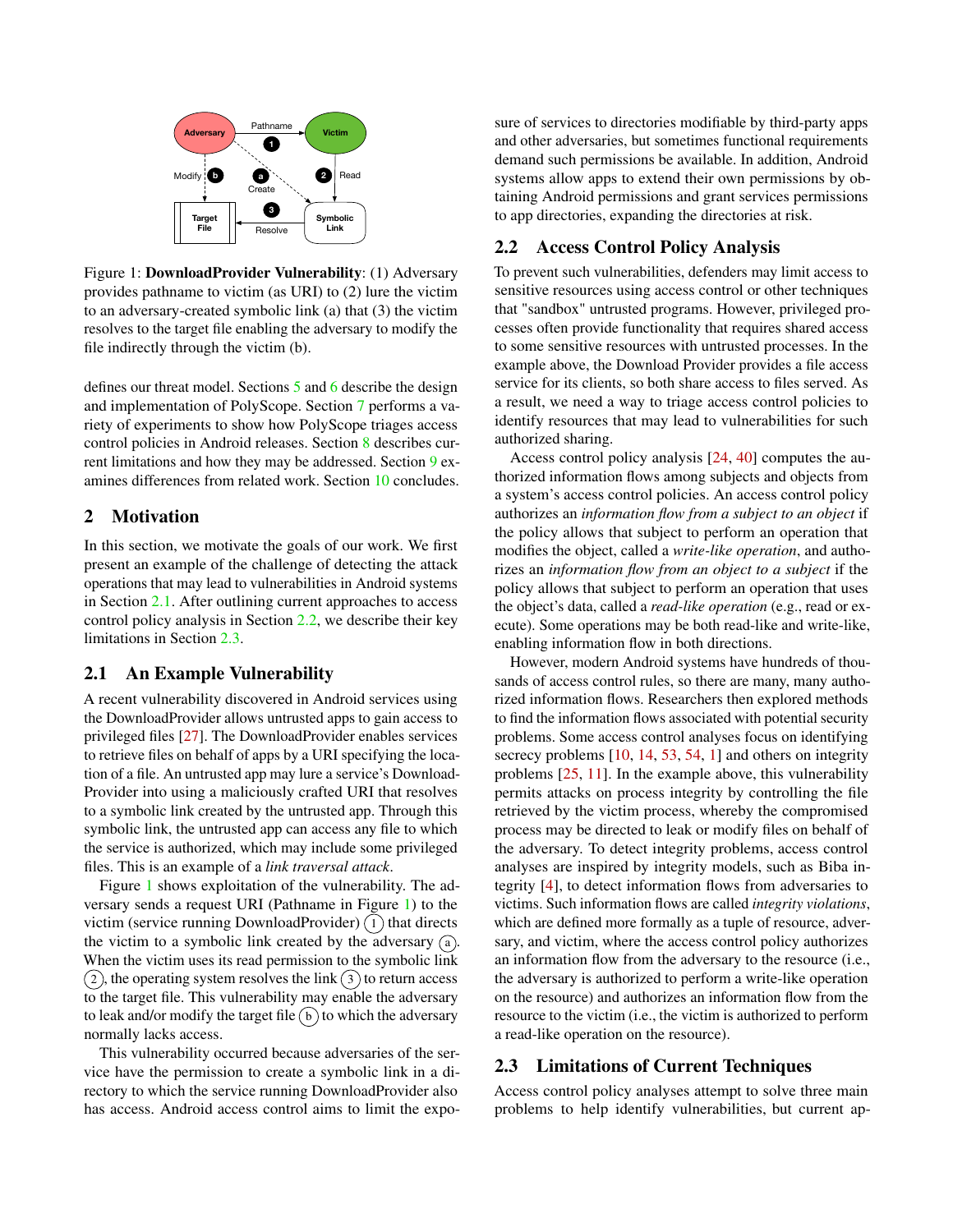

Figure 2: PolyScope Logical Flow: PolyScope computes per-subject adversaries (Step 1), permission expansion by those adversaries (Step 2), the integrity violations to which adversaries are authorized (Step 3), and the attack operations adversaries may perform to launch attacks (Step 4) as test cases for vulnerability testing.

proaches suffer from key limitations on each problem.

The first problem in using access control policy analysis is to identify the adversaries who may benefit from exploitation of each subject. Previous research often identifies untrusted apps<sup>[2](#page-0-0)</sup> as adversaries and assumes that all system services and OEM value-added apps and services are trusted. However, as OEMs push more functionality into their own Android distributions, they deploy a variety of new and modified apps and services whose trustworthiness may vary. A recent study [\[16\]](#page-15-10) reveals that some OEM pre-installed code lacks in end-to-end quality control and might even leverage code from third parties, resulting in backdoors and other vulnerabilities [\[37\]](#page-16-5). By ignoring OEM apps and services, we risk missing attacks that utilize them as stepping stones to exploit Android system services. However, we must be careful not to overapproximate adversaries, which leads to false positives.

The second problem is to determine the permissions adversaries control to create integrity violations. Recent access control analysis methods that reason about multiple access control policies [\[10,](#page-15-3) [22\]](#page-15-4) do not account for how an adversary may exploit flexibility in those policy models to expose new integrity violations. For example, the recent BigMAC system computes the data flows authorized by a combination of Android policies, but we find that Android authorizes hundreds of thousands of data flows when only a small fraction  $(0.1$  to 1.5%) cause integrity violations  $3$ . Another problem is that OEMs often uilitize DAC policies to protect their valueadded apps and services, but adversaries may modify DAC policies to create new integrity violations by obtaining Android permissions from unsuspecting users and by granting permissions to objects they "own" to potential victims to lure them into attacks. Researchers have previously identified problems caused by DAC policy flexibility [\[21,](#page-15-7) [29\]](#page-16-6) that limit its ability to prevent unauthorized access. While in theory MAC policies could be configured to block changes from creating integrity violations, MAC policies are more complex

<span id="page-3-1"></span>to configure and are unforgiving if a needed permission is not granted. As a result, we believe that OEMs are overly dependent on DAC policies.

The third problem is to compute the operations that an adversary may be authorized to employ to launch attacks, which we call *attack operations*. Once we know that an adversary has been authorized permissions that create an integrity violation, a question is how an adversary may exploit those permissions to launch attacks. While integrity violations are a necessary precondition for attacks, adversaries must be able to perform the operations necessary to launch attacks. Android systems provide filesystem and program configurations that could prevent attack operations. First, Android uses filesystem configurations that prevent symbolic links from being created in external storage directories, which can block link traversal attacks like the example above. In addition, Android systems have also introduced a specialized FileProvider class that requires clients to open files for their servers, which can also prevent link traversal attacks. However, such ad hoc configurations are only employed sporadically (see also Section [8.2\)](#page-13-1), so it is important to determine which attack operations are really possible to guide defenders without creating false positives.

### <span id="page-3-0"></span>3 PolyScope Overview

In this paper, we present a new Android access control analysis tool, called PolyScope, that computes the set of authorized attack operations for an Android system while overcoming the limitations described above. Prior research that performs multi-policy analysis only computes information flows for a current snapshot of the policies [\[10,](#page-15-3) [22\]](#page-15-4), which neither accounts for policy manipulations nor identifies the specific attack operations that could enable exploitation. Figure [2](#page-3-1) shows PolyScope's approach. In Step 1, PolyScope identifies the adversaries for each subject using definitions of mutual trust validated against an approach that computes worst-case, as described in Section [5.2.](#page-6-0) In Step 2, PolyScope determines the permissions adversaries control by modeling how adversaries may expand permissions available to themselves and their victims by exploiting the flexibility in Android access control policies, as described in Section [5.3.](#page-6-1) In Step 3, PolyScope uses

 $2$ Includes apps assigned to the SEAndroid domains untrusted\_app and isolated\_app. Information on SEAndroid domains appears in Section [5.1.](#page-4-2)

 $3$ Compare the "Authorized Data Flows" row in Table [2](#page-10-0) to the "PolyScope" IVs with Operations" row.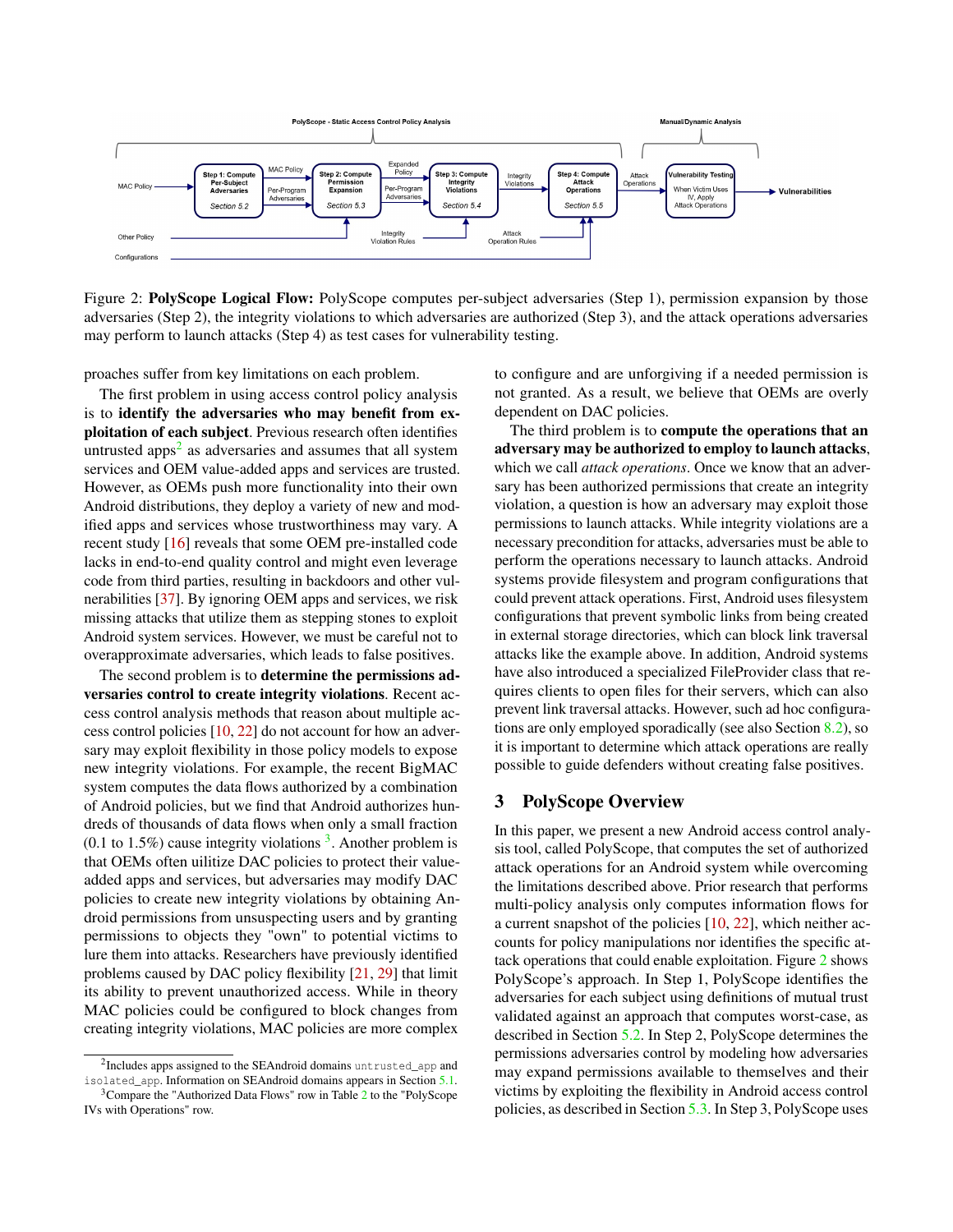

Figure 3: Integrity Violation (IV) Classes: (1) *File-IVs* grant adversaries direct access to modify files that victims use; (2) *Binding-IVs* grant adversaries the ability to modify name resolution of file names; and (3) *Pathname-IVs* enable adversaries to lure victims to the part of the filesystem they can modify.

these expanded permissions to compute integrity violations based on *integrity violation rules* defined in Section [5.4.](#page-7-0) In Step 4, PolyScope uses these integrity violations to compute the types of attack operations possible using *attack operation rules* defined in Section [5.5.](#page-8-1) We identify the specific types of integrity violations and attack operations we consider in this paper in Section [4.](#page-4-0)

PolyScope computes integrity violations and attack operations to triage Android releases for vulnerabilities authorized by access control policies. Integrity violations computed in Step 3 identify the filesystem resources that victims are authorized to access that their adversaries are authorized to modify (see Section [2.2\)](#page-2-2). Attack operations computed in Step 4 determine the types of operations that adversaries are capable of performing in modifying filesystem resources to launch attacks for each IV. As indicated in Figure [2,](#page-3-1) all the PolyScope steps perform static access policy analysis. Using the computed attack operations, an analyst can perform vulnerability testing on victim applications either manually or preferably using dynamic analysis. The aim is to develop dynamic testing techniques that drive victims to scenarios where they access a resource associated with an integrity violation, where testing will apply an attack operation to determine whether the victim prevents the attack or not. In Section [6,](#page-8-0) we describe dynamic analysis analysis methods to detect victim use of IVs from which we find two new vulnerabilities from subsequent manual testing in Section [7.6.](#page-11-0)

#### <span id="page-4-0"></span>4 Threat Model

In this paper, adversaries may modify any part of the filesystem and send requests (e.g., IPCs) to any subject to which they are authorized by the combination of Android access control policies. Adversaries may make arbitrary changes to authorized filesystem resources. Also, adversaries may send arbitrary data in requests. We assume that adversaries will exploit such abilities to modify any resource that they are authorized to modify that a victim may use. That is, adversaries we assume that adversaries will exploit all integrity violations (IVs) authorized by the Android policies.

<span id="page-4-3"></span>We aim to triage systems for three classes of integrity violations on filesystem access, covering a wide variety of vulnerabilities including confused deputy [\[20\]](#page-15-11) and time-of-check-totime-of-use (TOCTTOU) vulnerabilities [\[31,](#page-16-7) [5\]](#page-15-12). Related to Figure [1,](#page-2-4) we show these integrity violation classes in Figure [3.](#page-4-3) First, *file-IVs* allow adversaries to modify target files that are authorized to victims directly  $(1)$ , possibly leading victims to unexpected use of adversary-controlled data. We further distinguish file-IVs by whether the victim can read (*read-IVs*), write (*write-IVs*), and/or execute (*exec-IVs*) the IV file. Second, *binding-IVs* enable adversaries to redirect victims to target files during name resolution  $(2)$ , causing victims to operate on files chosen by adversaries. Third, *pathname-IVs* enable adversaries to lure victims to an adversary-controlled part of the filesystem using an adversary-supplied pathname  $(3)$ , which is the integrity violation exploited in the example vulnerability of Section [2.1.](#page-2-1)

For each integrity violation found, we assume that an adversary may attempt any possible attack operation. In general, attack operations enable adversaries to provide malicious input to victims by getting them to use an adversary-controlled file or binding to enable the adversary to choose the input to the victim, whose basic approaches date to the 1970s [\[31\]](#page-16-7). File-IV attack operations simply *modify the resource* awaiting use (read, write, or execute) by the victim. Binding-IV attack operations direct the victim to a resource chosen by the adversary, using link traversal or file squatting attacks. A *link traversal* attack directs a victim to access a resource to which the adversary is not authorized. A *file squatting* attack plants an adversary-controlled resource at a location where the victim expects a protected file. Pathname-IVs attack operations lure a victim who processes pathnames (e.g., URLs) to an adversary-controlled binding to exploit a link traversal.

In developing PolyScope, we assume trust in some components of Android systems. First, we assume that the Android operating system operates correctly, including enforcement of its access control policies and system configurations correctly. For example, we trust the Android operating system to satisfy the reference monitor concept [\[2\]](#page-15-13). We note that the Android operating system includes the Linux operating system and a variety of system services. Our assumptions about trust among such services is determined using Android specifications, as described in Section [5.2.](#page-6-0)

# <span id="page-4-1"></span>5 PolyScope Design

In this section, we examine the design challenges in computing attack operations for Android systems. In particular, after providing some brief background information, we focus on four key steps outlined in the PolyScope overview in Section [3.](#page-3-0)

#### <span id="page-4-2"></span>5.1 Design Background

In this section, we describe the various access control techniques used by Android systems that are necessary to un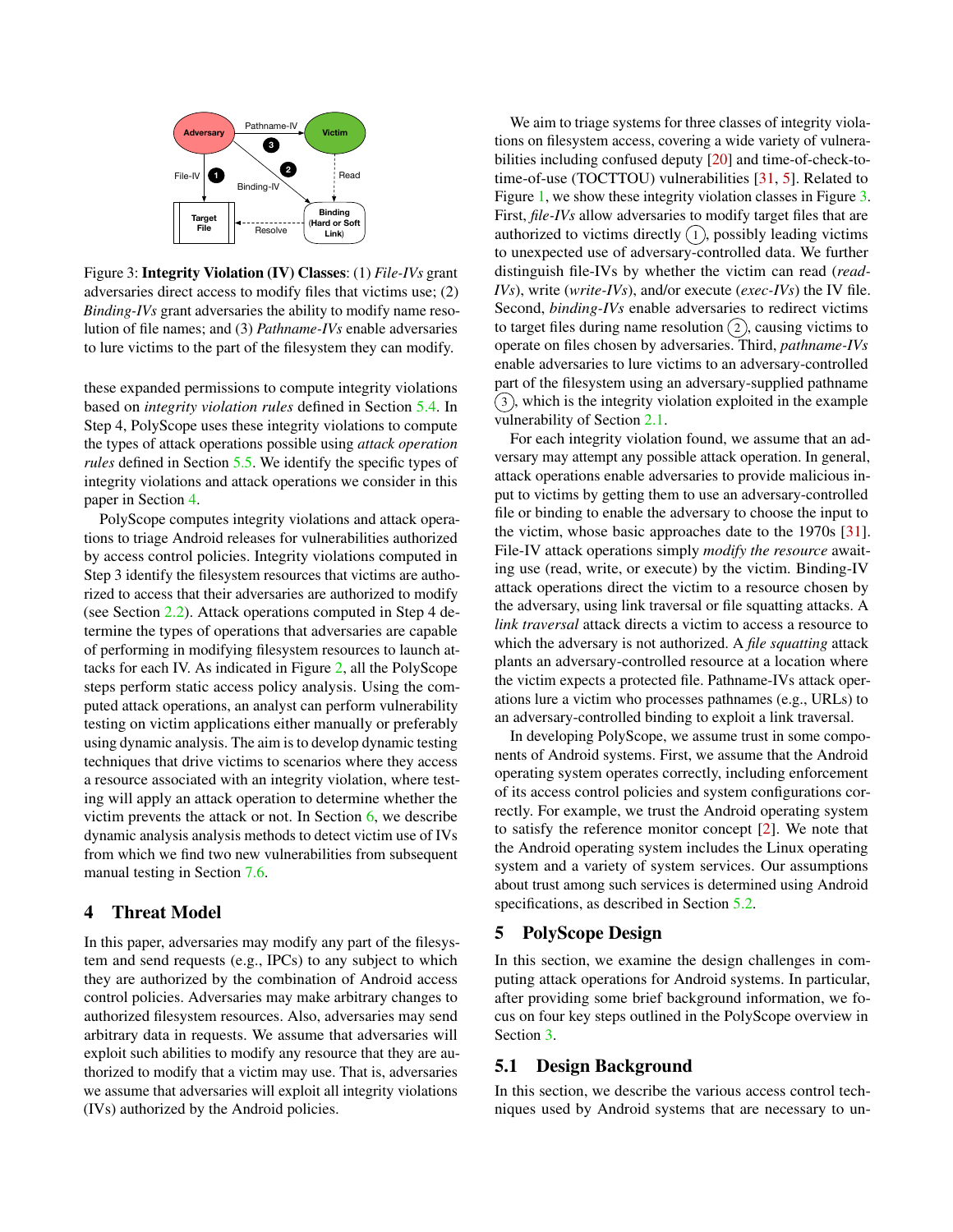derstand the PolyScope design. Android uses SEAndroid mandatory access control (MAC), Unix discretionary access control (DAC), the Android permission system, and Linux capabilities to control access to filesystem resources directly or indirectly. Linux capabilities have no tangible impact on contributing attack operations on recent Android versions, so we do not discuss them further. Using the remaining models, we define PolyScope's interpretation of *subjects* and *objects* applied in policy analysis.

SEAndroid MAC: SEAndroid is a port of the SELinux mandatory access control system [\[39\]](#page-16-8) with additional support for Android mechanisms, such as Binder IPC. SEAndroid supports three access control models: Type Enforcement (TE), Role-Based Access Control (RBAC), and Multi-Level Security (MLS). All the models are *mandatory access control models* (MAC) in that they are defined by the system and are not intended to be modified by users or their programs. Out of these three, the TE model acts as the primary enforcement model to protect the integrity of the Android system's trusted computing base processes. MLS is used mainly to separate apps from one another. On the other hand, RBAC does not receive much use currently on Android, so we do not describe it further.

The SEAndroid TE policy<sup>[4](#page-0-0)</sup> defines authorization rules in terms of security labels [\[6\]](#page-15-14), where a subject can perform an operation on an object if there is a rule authorizing the subject's security label to perform the operation on object's security label. The SEAndroid MLS policy enables subjects and objects to be associated with categories [\[3\]](#page-15-15), where subjects can only perform operations on objects when the subject is authorized for the object's category.

Unix DAC: Android systems also use traditional Unix discretionary access control (DAC) as provided by the Linux system on which Android is based. Unix DAC associates files with a UID for the file owner and a GID for the file group. Processes are also associated with a process UID and GID, but a process may additionally belong to a set of supplementary groups. A process can perform an operation on a file if: (1) the file's UID is the same as the process's UID and the file owner is authorized to perform that operation; (2) the file's GID matches one of the process's groups (i.e., process's GID or supplementary) and the file group is authorized to perform that operation; or (3) any process UID (i.e., others) is authorized to perform that operation for that file. Importantly, Unix DAC allows a process to modify file permissions when the process's UID is the same as the file's owner UID.

Rather than associating UID's with individual users, as is traditional, Android associates UIDs with individual services and apps. Thus, services and apps "own" a set of files (i.e., with the app's UID as the file owner UID) for which they may modify permissions. Thus, malicious apps can change the

permissions for files they own, which is important for luring victims to create pathname-IVs.

Android Permission System: Android permissions are used to control access to app and service data. Android data/service providers enforce most Android permissions, but some Android permissions are mapped to DAC supplementary groups, which are assigned to apps when the associated Android permission is granted. Thus, Android permissions may add DAC supplementary groups to app processes, granting them additional filesystem permissions.

Note that each Android permission has an associated *protection level* that is used to determine whether or not an application may be granted that permission. Over time, the permission granting policy has become more complex [\[57\]](#page-17-2). Currently, permissions with the "normal" protection level are automatically granted to applications. However, permissions with the "dangerous" protection level (e.g., guarding sensitive personal data such as GPS) require additional runtime authorization from the user. Permissions with the "signature" protection level can only be granted to applications signed by the same developer key that was used to define the permission. The signature protection level is primarily used to restrict access to functionality that only system applications should access. Finally, there are several other flags that provide ad hoc restrictions, e.g., a "privileged" flag allows privileged, OEM-bundled applications to acquire associated permissions.

Mapping MAC and DAC Policies: To reason about access control for the combined DAC and MAC policies, PolyScope needs to determine how to map MAC policies in the form of TE security labels and MLS categories to DAC policies in the form of UIDs and groups. Fortunately, Android makes such determination straightforward<sup>[5](#page-0-0)</sup>. Files and directories are explicitly assigned both MAC and DAC information directly, so there is no possibility of ambiguity. For processes, the mapping between MAC and DAC information is indirect. Android assigns the same MAC TE security label, MAC MLS category, DAC UID, and DAC groups<sup>[6](#page-0-0)</sup> to each program when it is run, as identified by Chen et al. [\[10\]](#page-15-3). Thus, we collect the MAC-DAC mapping for processes by running programs. For all apps and services we have run, this relationship has held, but this implies that we can only perform policy analysis for apps and services installed on the release (i.e., that we can run). We use this information to define subjects and objects for PolyScope analysis as follows.

• Subjects: Each process is associated with a *subject* defined by its MAC TE label, MLS category set, DAC UID, and a set of DAC groups (GID and supplemental

<sup>&</sup>lt;sup>4</sup>Note that in this paper we sometimes refer to the "MAC TE" policy, which is the same as the SEAndroid TE policy.

<sup>5</sup>Extracting such policy information is straightforward when we have the filesystem information. We root Android devices to obtain such information, but researchers have developed techniques to extract such information from firmware images [\[22\]](#page-15-4), as we discuss in Section [6.](#page-8-0)

<sup>&</sup>lt;sup>6</sup>The complete set of supplementary groups assigned to a program's processes depend on the Android permissions obtained for the program. We define the assumption we use for PolyScope in Section [5.3.](#page-6-1)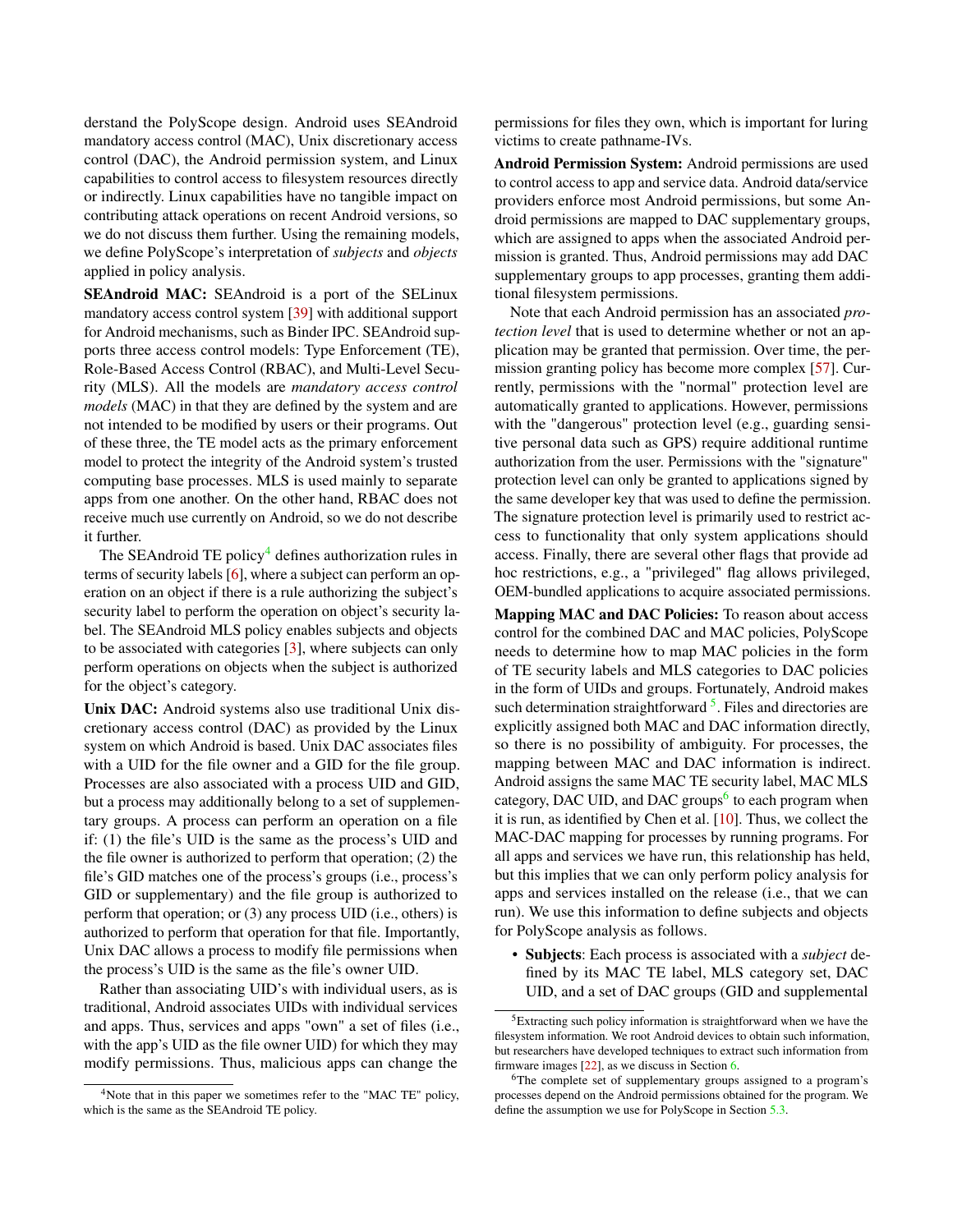groups). There may be many processes associated with one subject.

• Objects: Each resource is associated with an *object* defined by its MAC TE label, MLS category set, DAC UID/GID, and mode bits (i.e., owner, group, others permissions). There may be many files/directories associated with one object.

PolyScope reasons about access control policies in terms of subjects and objects, rather than individual processes and resources, as the definitions of subjects and objects form equivalence classes with respect to adversaries. All processes of the same subject share the same adversaries, and all resource associated with the same object are modifiable by the same adversaries. Thus, we express PolyScope results in terms of subjects and objects in Section [7.](#page-9-0)

#### <span id="page-6-0"></span>5.2 Compute Per-Subject Adversaries

One challenge is to identify the adversaries for each subject. Researchers often identify subjects adversaries based untrusted sources (e.g., Chen et al. [\[10\]](#page-15-3) used third-party apps as adversaries) or based on their role in the system (e.g., Jaeger et al. [\[25\]](#page-15-5) said only core system services could be trusted). However, these approaches are one-dimensional and ad hoc. Since they are ad hoc, there is a greater likelihood of missing possible attack sources or identifying trusted sources as false adversaries. Since they are one-dimensional (i.e., either focusing on trust or not), there is no basis to determine whether adversaries are missing or misclassified.

We propose to develop a method for computing adversaries that considers both the best-case and worst-case trust to derive per-subject adversary sets. For the worst case, we leverage the conservative *integrity wall* approach of Vijayakumar *et al.* [\[50\]](#page-16-9). The integrity wall approach uses the insight that only the subjects that can trivially compromise a subject's program must be trusted, thus computing a minimal trusted computing base (TCB) (i.e., fewest subjects trusted) of subjects for each program. For the best case, we use the process privilege levels defined by Google [\[17\]](#page-15-16), which groups subjects in classes by whether they should be mutually trustworthy. By examining trust from two directions, we can perform validation on whether the combination is consistent. While this approach enables just one type of limited validation, we are not aware of any prior work validating adversary sets.

The integrity wall method computes per-subject TCBs by detecting whether either one of two requirements are met: (1) the subject must trust any other subjects that are authorized to modify files that the subject may execute (i.e., its executable and library files) and (2) the subject must trust any other subjects that are authorized to modify kernel resources. We compute worst-case per-subject TCBs from MAC TE policies.

On the other hand, Android specifies "privilege levels" [\[17\]](#page-15-16) that describe which subjects should mutually trust one another, implying a best-case TCB. Google defines six privilege levels

in an Android system [\[17\]](#page-15-16), which we group into five levels for evaluation in Section [7:](#page-9-0) (T5) root processes; (T4) system processes; (T3) service processes; (T2) trusted application processes; (T1) untrusted application processes and isolated process. Isolated apps and untrusted apps are separated into distinct privilege levels by Google, but in this paper, we do not consider attacks on untrusted apps by the lower privileged isolated apps. Table [1](#page-7-1) lists these privilege levels based on their UID and MAC labels.

Using Google's privilege levels, we assume a subject trusts all of the subjects at its level or higher. For example, untrusted apps trust other untrusted apps and any subjects at higher privilege levels, such as the Android system services (e.g., system server). Trusting subjects at higher privilege levels is accepted because such subjects provide functionality that the subjects at lower privilege levels depend upon. However, assuming untrusted apps may be mutually trusting may be harder to accept, but we are not looking for attacks between untrusted apps in this paper. Resolving how to identify adversaries among untrusted apps, such as determining whether mutual trust for all is appropriate, is future work.

To produce an accurate adversary set, we validate consistency between the best-case and worst-case trust sets to derive an adversary set that is consistent with both trust sets. Specifically, PolyScope validates whether the worst-case trust set for each subject is a subset of that subject's best-case trust set. If so, then there does not exist an adversary of any subject relative to its best-case trust set (i.e., fewest adversaries) that is not also an adversary relative to that subject's worst-case trust set (i.e., maximal adversaries). An inconsistency implies that the Android privilege levels are missing a fundamental trust requirement to prevent trivially compromising the subject.

### <span id="page-6-1"></span>5.3 Compute Permission Expansion

A key difficulty for OEMs is predicting which resources may be accessible to adversaries and victims to derive attack operations accurately. A problem is that while MAC policies are essentially fixed (i.e., between software updates), DAC permissions may be modified by adversaries to increase the attack operations that they could execute. We identify two ways that adversaries may modify permission assignments on Android systems: (1) adversaries may obtain Android permissions that augment their own DAC permissions and (2) adversaries may delegate DAC permissions for objects that they own to potential victims. For some Android permissions, adversaries gain new DAC permissions to access additional resources that may enable attacks. By delegating DAC permissions to objects they own, adversaries may lure potential victims to resources that adversaries control.

Adversary Permission Expansion: In Android systems, some Android permissions are implemented using DAC groups. As described above, a process is associated with a single UID and GID, but also an arbitrarily large set of supplementary groups that enable further "group" permissions. Thus,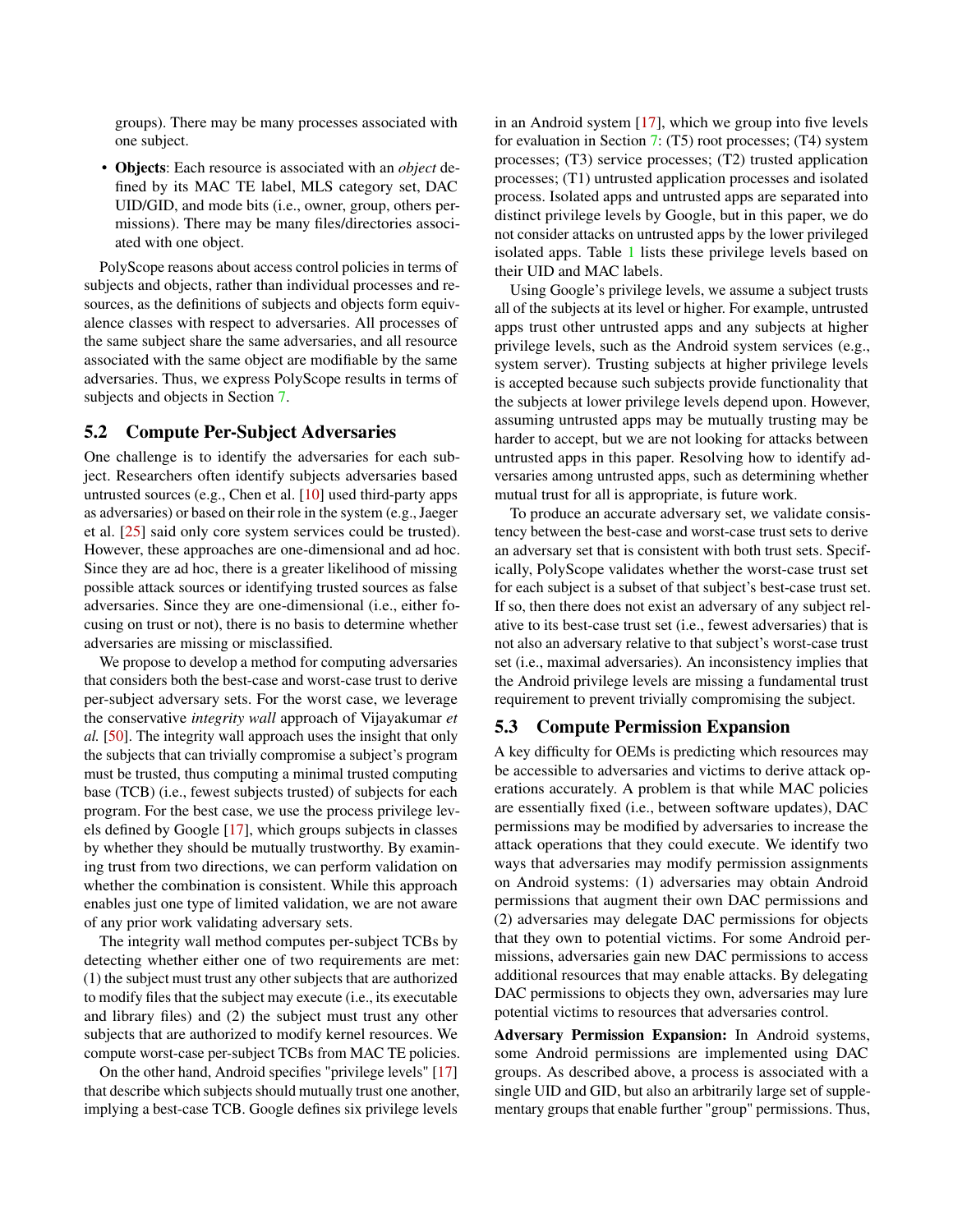<span id="page-7-1"></span>Table 1: Google's Process Privilege Levels [\[17\]](#page-15-16)

| Process Level <sup>1</sup>         | <b>Level Membership Requirements</b>                                                            |
|------------------------------------|-------------------------------------------------------------------------------------------------|
| Root Process (T5)                  | Process running with UID root (e.g., MAC labels kernel and init)                                |
| System Process (T4)                | Process running with UID system (e.g., MAC label system server)                                 |
| Service Process (T3)               | AOSP core service providers (e.g., MAC labels bluetooth and mediaserver)                        |
| Trusted Application Process (T2)   | AOSP default and vendor apps (e.g., MAC labels platform_app and priv_app)                       |
| Untrusted Application Process (T1) | Third-party applications (e.g., MAC label untrusted_app)                                        |
| Isolated Process (T0)              | Processes that are expected to receive adversarial inputs (e.g., MAC label webview)             |
|                                    | larid i e a arab ina mara a seria a da seria da contro da controla de la comenciación de la cal |

isting types of processes based on their privilege level, from high to low with root processes being most privileged (T5) and isolated processes being the least privileged (T0). We group T0 and T1 together calling the resultant level T1 in the evaluation in Section [7.](#page-9-0)

when a user grants an Android permission associated with one or more DAC groups to an app, there is a direct expansion of that app's permissions in terms of its DAC permissions. Since the MAC policies are generally lenient in Android systems, these new DAC permissions may grant privileges that enable attacks. For PolyScope, we assume that subjects can obtain all of their "normal" Android permissions and are granted all of their "dangerous" permissions by users for analysis, as described in the previous section. One of the vulnerability case studies we highlight in Section [7.6](#page-11-0) exploits adversary permission expansion.

Victim Permission Expansion: Researchers have long known that allowing adversaries to administer DAC permissions for their own objects can present difficulties in predicting possible permission assignments. Researchers proved that the *safety problem* of predicting whether a particular unsafe permission will ever be granted to a particular subject for a typical DAC protection system, i.e., an access matrix for subjects and objects where objects and permissions may be added in a single command, is undecidable in the general case [\[21\]](#page-15-7). As a result, researchers explored alternative DAC models for which the safety problem could be solved, such as the take-grant model [\[26\]](#page-16-10), the typed access matrix [\[38\]](#page-16-11), and policy constraints [\[45\]](#page-16-12).

Using the ability to manage DAC permissions to objects they own, adversaries can grant permissions to their resources to victims, expanding the set of resources that victims may be lured to use. In many cases, victims have MAC permissions that grant them access to adversary directories, but vendors use DAC permissions to block access. However, since adversaries own these directories, they can simply grant the removed permissions to potential victims themselves.

#### <span id="page-7-0"></span>5.4 Compute Integrity Violations

In this section, we show how to compute integrity violations for file-IVs, binding-IVs, and pathname-IVs defined in Section [4.](#page-4-0) Recall from Section [2.2](#page-2-2) that integrity violations are a tuple of resource, adversary, and victim, where the adversary is authorized to modify the resource and the victim is authorized to use (e.g., read, write, or execute) the resource.

Computing File Integrity Violations: A file vulnerability may be possible if a subject uses (read, write, or execute) a file that can be modified by an adversary. In practice, many

subjects read files their adversaries may write (read-IVs) with adequate defenses, but risks are greater if the subject executes (exec-IVs) or also modifies such files (write-IVs). For exec-IVs, executing input from an adversary enables an adversary to control a victim's executable code. For write-IVs, if a subject writes to a file its adversaries also may write, then adversaries may be able to undo or replace valid content.

{read|write|exec}(file, victim)  $\&$  // victim can access file, adv-expand(file, adversary)  $\&$  // but adv-expanded perms  $adv$ -expand(file, adversary) & & write(file, adversary)  $\frac{1}{2}$  enables to modify file  $--&$ {read|write|exec}-IV(file, victim, adversary)

This rule determines whether the victim is authorized by the combination of access control policies for reading, writing, or executing files, using the {read|write|exec} predicate. The rule accounts for the adversary's expansion of their own permissions, as indicated by the predicate adv-expand. If the adversary also has write permission to the file (write predicate), then the associated integrity violation is created.

Computing Binding Integrity Violations: A binding vulnerability is possible if a subject may use a binding in resolving a file name that adversaries can modify.

```
use(binding, victim) && // victim can use binding,
adv-expand(file, adversary) && // but adv-expanded perms
write(binding, adversary) // enable to modify binding
   \rightarrow
```
binding-IV(binding, victim, adversary)

This rule parallels the rule for file-IVs, except that this rule applies to a victim having the permission to use a binding in name resolution (use predicate).

Computing Pathname Integrity Violations: Pathname integrity violations are binding integrity violations that are possible when a subject uses input from an adversary to build a file pathnames used in name resolution. First, adversaries must be authorized to communicate with the victim. Second, through their input, adversaries can lure victims to any bindings they choose, enabling them to expand the IVs available for exploitation by victim permission expansion.

```
write(ipc, adv, vic) && // may send IPCs to victim
vic-expand(binding, adv, vic) && // and expand victim perms<br>binding-IV(binding, vic, adv) // to lure victim
binding-IV(binding, vic, adv)
     -->
pathname-IV(binding, vic, adv)
```
Adversaries must be granted write privilege to communicate to the victim, as defined in the write predicate. Android services may use Binder IPCs, and we further limit write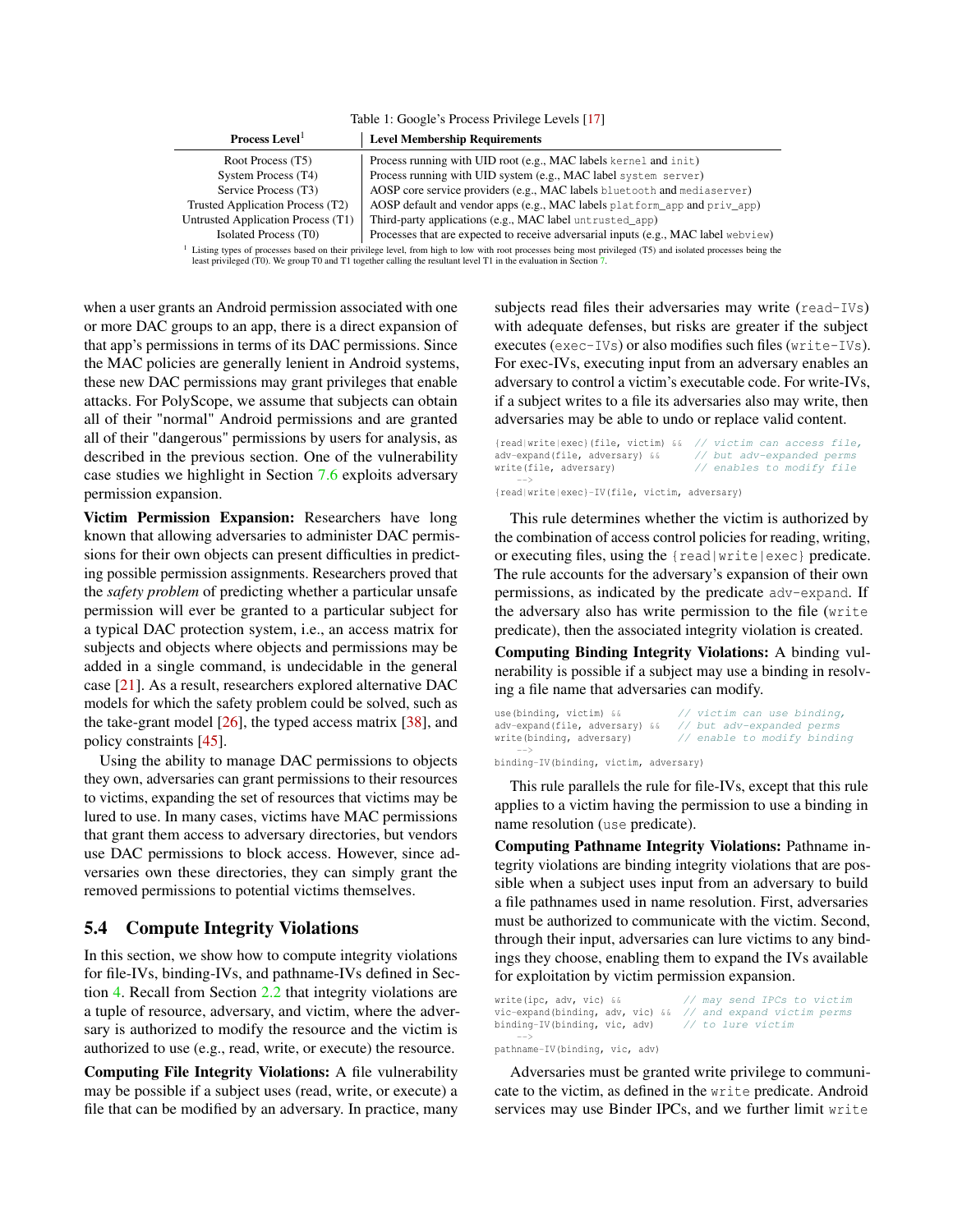to use IPCs that communicate URLs for Android services. The adversary can use victim expansion to increase the set of bindings the victim is authorized to use by vic-expand. If that binding meets the requirements of a binding-IV (see above), then a pathname-IV is also possible for this victim.

# <span id="page-8-1"></span>5.5 Compute Attack Operations

We define how PolyScope computes attack operations from the integrity violations computed in the last section and the relevant system configurations. We identify four types of attack operations that an adversary could use to exploit the three types of integrity violations: (1) file modification for file IVs; (2) file squatting for binding-IVs; (3) link traversal for binding-IVs; and (4) luring traversal for pathname-IVs.

File Modification Attacks: For read/write/exec IVs, the attack operation is to modify the objects involved in each IV. However, Android uses some read-only filesystems, so not all files to which adversaries have write privilege are really modifiable. Thus, the rule for *file modification* operations additionally checks whether the file is in a writable filesystem.

```
{read|write|exec}-IV(file, victim, adversary) &&
fs-writable(file) // file's filesystem is writable
    --&file-mod(file, victim, adversary)
```
File Squatting Attack: In a file squatting attack, adversaries plant files that they expect that the victim will access. The adversary grants access to the victim to allow the victim to use the adversary-controlled file. This attack operation gives the adversary control of the content of a file that the victim will use. To perform a file squatting attack operation, the adversary must really be able to write to the directory to plant the file. Thus, the rule for *file squatting* operations is essentially the same as for file modification, but applies to binding-IVs.

```
binding-IV(binding, victim, adversary) &&
fs-writable(binding) // binding's filesystem is writable
    --&file-squat(binding, victim, adversary)
```
In this rule, we assume that the adversary predicts the filenames used by the victim. In the future, we will explore extending the rule to account for that capability.

Link Traversal: A link traversal attack is implemented by planting a symbolic link at a binding modifiable by the adversary, as described in Section [2.1.](#page-2-1) However, Android also uses some filesystem configurations that prohibit symbolic links, so not all bindings to which adversaries have write privilege and are in writable filesystems allow the creation of the symbolic links necessary to perform link traversals. Thus, the rule for *link traversal* operations extends the rule for file squatting to account for this additional requirement.

binding-IV(binding, victim, adversary) && fs-writable(binding) // binding's filesystem is writable symlink(binding) && // and allows symlinks --> link-traversal(binding, victim, adversary)

Luring Traversal: An adversary may lure a victim to a binding controlled by the adversary to launch an attack operation. However, the Android FileProvider class can prevent such attacks. Specifically, the FileProvider class requires that clients open files themselves and provide the FileProvider with the resultant file descriptor. Since the clients open the file, they perform any name resolution, so the potential victim is no longer prone to pathname vulnerabilities. Thus, the rule for *luring traversal* operations extends the rule for link traversal for pathname-IVs by requiring the absence of any FileProvider class usage. OEMs still have many services and privileged apps that do not employ the FileProvider class, leaving opportunities for pathname-IVs to be attacked.

```
pathname-IV(binding, victim, adversary) & \frac{6}{5}-writable(binding) & // binding's
fs-writable(binding) && // binding's filesystem is writable
symlink(binding) && // and allows symlinks
no-file-provider(victim) // victim does not use FileProvider
     -->
luring-traversal(binding, file, victim, adversary)
```
While it is possible that the victim has implemented an extra defense in Android middleware (e.g., Customized Android Permission) to prevent IPCs, we do not yet account for these defenses. Including these defenses is future work.

### <span id="page-8-0"></span>6 Implementation

The PolyScope tool is implemented fully in Python in about 1500 SLOC and is compatible with Android version 5.0 and above. After *Data Collection* gathers access control policies, PolyScope implements the logical flow shown in Figure [2](#page-3-1) in a slightly different manner described below. First, PolyScope computes integrity violations in steps one to three in Figure [2,](#page-3-1) but only for the SEAndroid TE policy, which we call *TE IV Computation*. Next, PolyScope computes whether the TE integrity violations are authorized by the remaining Android access control policies by re-running steps two and three in Figure [2,](#page-3-1) but only for resources associated with the TE IVs, which we call *TE IV Validation*. This separation enables us to parallelize the validation step, which has a significant performance impact, see Section [7.7.](#page-12-0) Finally, PolyScope leverages the validated IVs to *Compute Attack Operations*. Below, we discuss these major phases of the implementation, and how we use the results in *Testing for Vulnerabilities*.

Data Collection: We implemented multiple data collection scripts that collect access control data for the subjects and objects from an Android phone. The methods are relatively straightforward for accessible files and processes, detailed in Appendix [A.1.](#page-17-3) However, we are not authorized to access all files, particularly those owned by root, so we run these scripts on rooted phones. Recent work by Hernandez et al. [\[22\]](#page-15-4) is able to extract MAC policy and part of DAC configuration from Android firmware images without rooting devices. However, it has difficulty obtaining files located in some directories like /data. As shown in Table 1 of their paper [\[22\]](#page-15-4), about 75% of the files' DAC configuration in /data cannot be retrieved, which we extract with our scripts.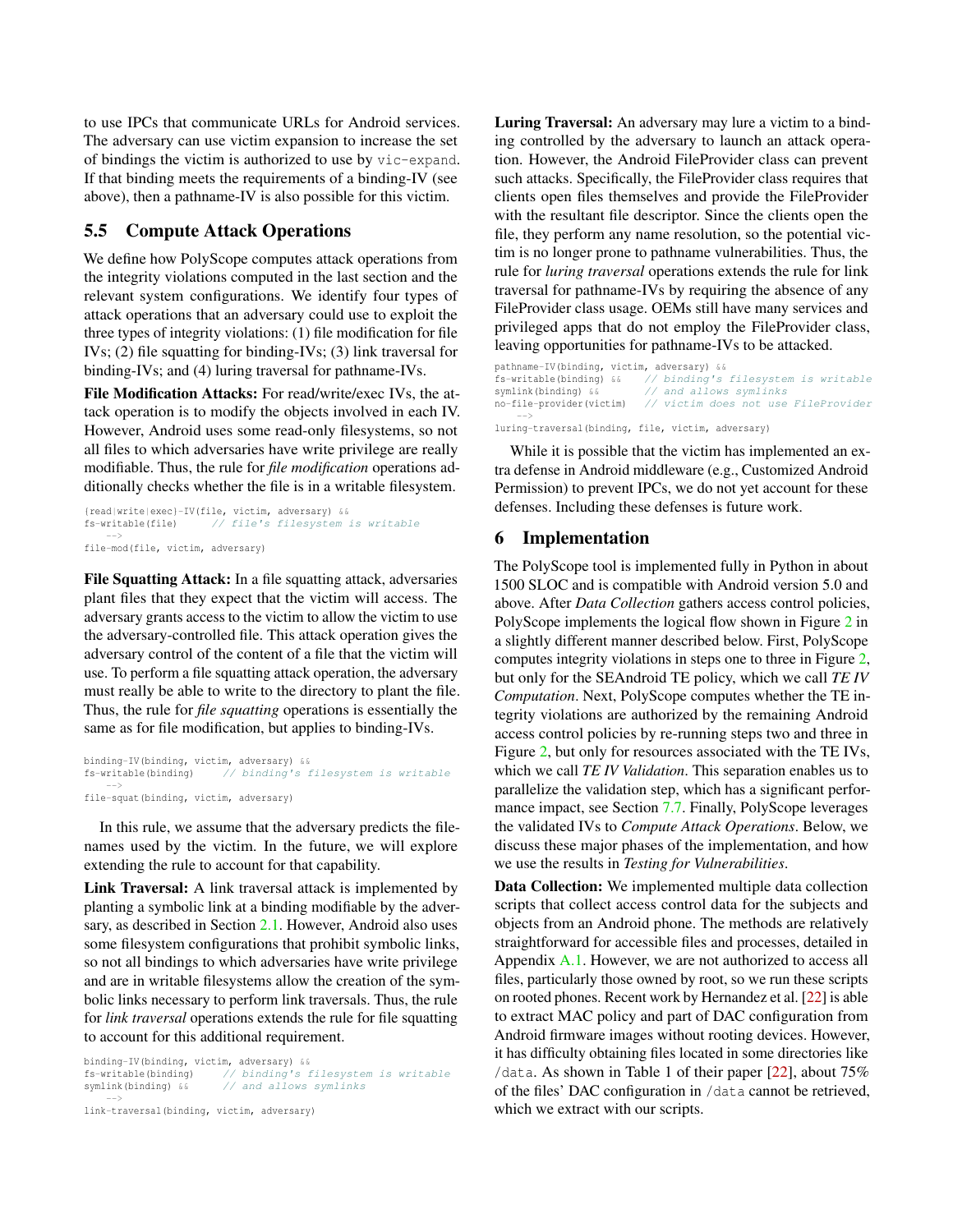TE IV Computation: To compute per-subject adversaries in Step 1 of Figure [2,](#page-3-1) PolyScope leverages the integrity wall [\[50\]](#page-16-9) and Android privilege levels [\[17\]](#page-15-16), as described in Section [5.2.](#page-6-0) We follow the procedure defined in the integrity wall paper for Linux [\[50\]](#page-16-9), except we add objects upon which Android kernel integrity depends (e.g., rootfs and selinuxfs) to the set of kernel objects. Since the SEAndroid TE policy is immutable (i.e., modulo system upgrades), Step 2 of Figure [2](#page-3-1) is not required. In Step 3, PolyScope computes the integrity violations authorized by the TE policy, as specified in Section [5.4.](#page-7-0)

TE IV Validation: After the TE IVs are identified, PolyScope validates whether these TE IVs are also authorized for the combination of remaining Android access control policies: Unix DAC, SEAndroid MLS, and Android permissions. Step 1 of Figure [2](#page-3-1) is not rerun. In Step 2, PolyScope converts Android permissions to authorized DAC subgroups for adversary expansion and identifies the objects owned by each subject for victim expansion, as described in Section [5.3.](#page-6-1) In Step 3, PolyScope determines whether the SEAndroid MLS and DAC policies also authorize the victim and adversary of each IVs. As mentioned above, the set of TE IVs can be partitioned to validate them in parallel.

Compute Attack Operations: PolyScope then computes the attack operations for the IVs using the filesystem and program configurations as described in Section [5.5.](#page-8-1) PolyScope collects the relevant filesystem configurations by parsing the associated mount options. PolyScope collects the relevant program configurations (i.e., whether the victim includes a recommended defense, the FileProvider class) by reverse engineering the application's apk package to detect the presence of the FileProvider class. We validated the ability or inability to perform attack operations and found no discrepancies.

Testing for Vulnerabilities: The ultimate goal is to determine whether the victim is vulnerable to any of the attack operations. However, a key challenge is to determine whether and when a victim may actually access a resource associated with an attack operation. Just because a potential victim may be authorized to use a resource, does not mean it ever uses that resource. Even if a potential victim may use a resource associated with an attack operation, we need to determine the conditions when such an access is performed. Thus, detecting vulnerabilities often requires runtime testing.

The major challenge is to drive the victim subjects' programs to cause all file usage operations, akin to fuzz testing. Developing a fuzz testing approach for file operations is outside the scope of this paper, so we simply drive programs with available tools: (1) Android Exerciser Monkey; (2) Compati-bility Testing Suite (CTS); and (3) Chizpurfle [\[23\]](#page-15-17). We use the Android Exerciser Monkey and CTS to emulate normal phone usage, and Chizpurfle to drive Android system services. With this approach, we are able to find the vulnerabilities described in Section [7.6.](#page-11-0) We discuss how to employ runtime systematically in the future in Section [8.1.](#page-13-2)

# <span id="page-9-0"></span>7 Evaluation

Table [2](#page-10-0) summarizes the highlights of our evaluation for nine fresh installs of Android releases, demonstrating the importance of computing per-victim adversaries, permission expansion, and attack operations. Table [2](#page-10-0) shows the relative effort to vet Android releases for vulnerabilities using the output of prior analyses [\[22,](#page-15-4) [10\]](#page-15-3) (*Authorized Data Flows*), output of a past analyses [\[25,](#page-15-5) [50\]](#page-16-9) using PolyScope's method for computing adversaries (*IVs for PolyScope Adversaries*), and two new analyses performed by PolyScope (*PolyScope IVs after Expansion* and *PolyScope IVs with Operations*) that provide a more accurate accounting of the threats victims may face. The counts are shown in terms of subject-object pairs, as *subjects* and *objects* are defined in Section [5.1.](#page-4-2) For data flows, we sum of the objects that each subject is authorized to use (i.e., in a *read-like operation*, see Section [2.2\)](#page-2-2). For integrity violations (IVs), we only count the data flows to objects that another subject classified as an adversary is authorized to modify (i.e., in a *write-like operation*, see Section [2.2\)](#page-2-2).

The first row of Table [2](#page-10-0) lists the number of *authorized data flows* allowed by Android access control policies, showing that analyses that only compute data flows [\[22,](#page-15-4) [10\]](#page-15-3) leave OEMs with hundreds of thousands of cases to assess to detect vulnerabilities. The second row in Table [2](#page-10-0) shows that the number of data flows to consider can be reduced significantly by only considering those that cause integrity violations. The way PolyScope computes adversaries per-victim (see Section [5.2\)](#page-6-0) for finding the *IVs for PolyScope Adversaries* results in a reduction of the number of data flows involved in integrity violations by at least two orders of magnitude.

Additionally, PolyScope provides two new analysis steps to detect threats more accurately. First, the third row of Table [2](#page-10-0) shows the number of *PolyScope IVs after expansion*, which shows the counts for IVs found using the rules defined in Section [5.4.](#page-7-0) In several cases, the number of integrity violations increases significantly after accounting for expansion, in some cases by more than 10x. Second, the fourth row of Table [2](#page-10-0) shows that the number of *PolyScope IVs with operations* based on the rules in Section [5.5](#page-8-1) may be significantly reduced (14-21% across these releases) because no attack operation may be possible for some IVs given the filesystem and/or victim subjects' program configurations. We also consider the impact of the Android scoped storage defense [\[19\]](#page-15-8) applied to Android 11 on PolyScope. Table [2](#page-10-0) shows that number of IVs increases greatly between Android 10 and 11. As discussed in Section [8.2,](#page-13-1) we find that the traditional access controls were weakened when the new defense was added  $\frac{7}{1}$  $\frac{7}{1}$  $\frac{7}{1}$ . The total number of attack operations possible is shown in the fifth row, indicating the effort to test each release for vulnerabilities in terms of the types of operations that must be tested.

In Sections [7.1](#page-10-1) to [7.4,](#page-11-1) we examine how the PolyScope

 $7$ Android scoped storage was introduced as an option in Android 10 and made mandatory in Android 11.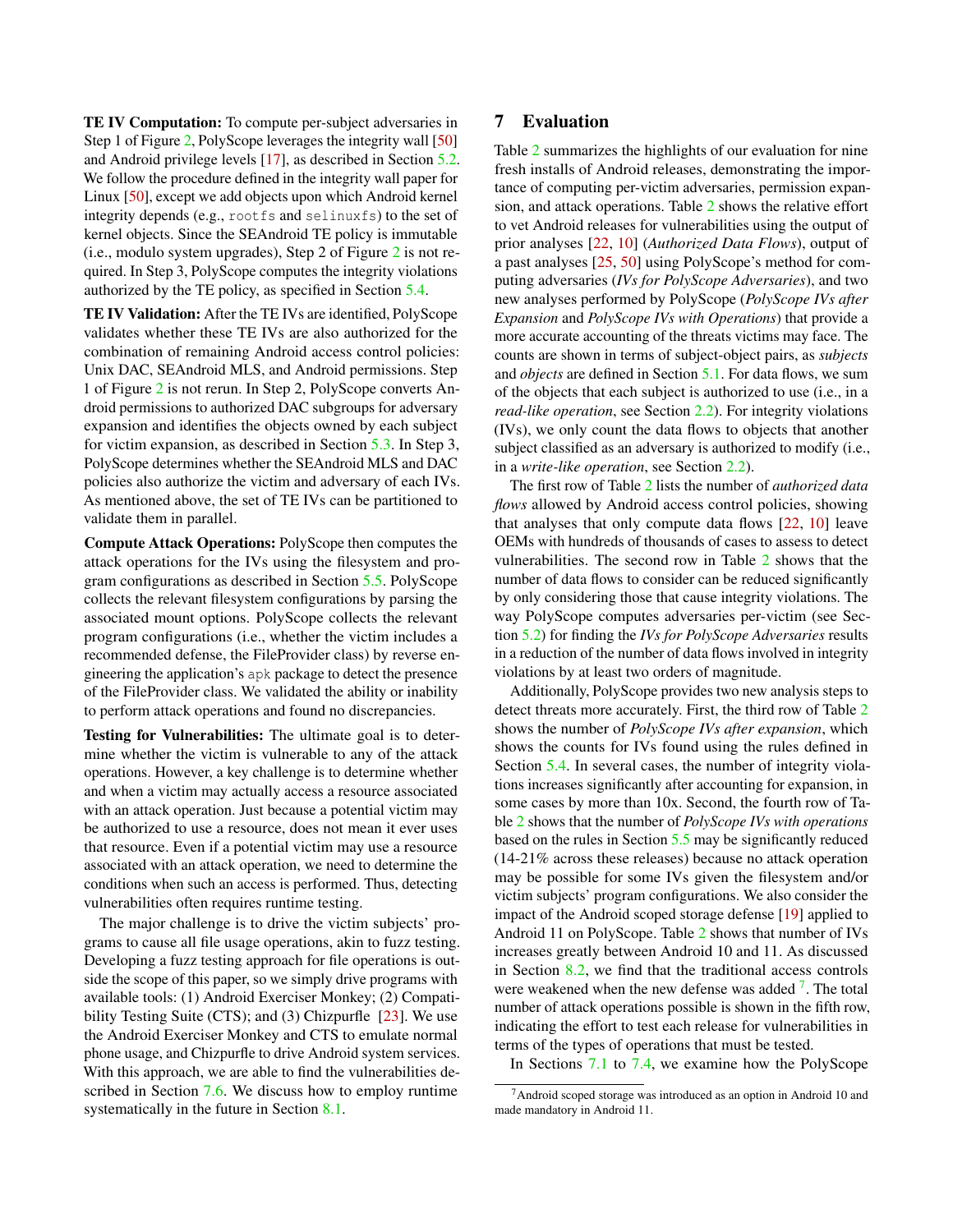<span id="page-10-0"></span>

|                                                   |                     |                     | Google Devices     | <b>OEM Devices</b>  |                     |                  |                  |                 |               |
|---------------------------------------------------|---------------------|---------------------|--------------------|---------------------|---------------------|------------------|------------------|-----------------|---------------|
|                                                   | <b>Nexus 5x 7.0</b> | <b>Nexus 5x 8.0</b> | <b>Pixel3a 9.0</b> | <b>Pixel3a 10.0</b> | <b>Pixel3a 11.0</b> | <b>Mate9 8.0</b> | <b>Mate9 9.0</b> | <b>Mix2 9.0</b> | Galaxy S8 9.0 |
| <b>Authorized Data Flows</b> <sup>1</sup>         | 204.241             | 166,027             | 156.315            | 161.689             | 169.884             | 240.916          | 860,508          | 289,238         | 259,992       |
| <b>IVs for PolyScope Adversaries</b> <sup>2</sup> | 167                 | 80                  | 69                 |                     | 264                 | 223              | 166              | 192             | 628           |
| PolyScope IVs after Expansion <sup>3</sup>        | 372                 | 478                 | 1.139              | 1.059               | 2.127               | .682             | .566             | 2.304           | 4,377         |
| PolyScope IVs with Operations <sup>4</sup>        | 297                 | 387                 | 927                | 898 6               | . 764'              | 1.331            | .327             | 1,979           | 3,736         |
| <b>Total Attack Operations</b> <sup>5</sup>       | 350                 | 417                 | 962                | 997                 | .9997               | 2.160            | 1.777            | 2.137           | 5,063         |

#### Table 2: Summary of Impact of PolyScope Analyses

Unit is the relation {Subject, Object}, where subjects and objects are defined in Section [5.1](#page-4-2) <sup>1</sup> Objects authorized for use by Subjects

<sup>2</sup> Authorized Data Flows where Object is modifiable by at least one PolyScope per-victim adversary, see Section [5.2](#page-6-0)

<sup>3</sup> PolyScope Integrity Violations (sum for all types) as defined in Section [5.4](#page-7-0)

<sup>4</sup> PolyScope Integrity Violations in at least one Attack Operation, see Section [5.5](#page-8-1)

<sup>5</sup> Sum of Attack Operations (in Table [4\)](#page-12-1)

<sup>6</sup> Assumes opting out of Android scoped storage, see Section [8.2](#page-13-1)

<sup>7</sup> Does not account for cases blocked by Android scoped storage, see Section [8.2](#page-13-1)

implementation (see Section [6\)](#page-8-0) impacts the analysts' efforts to vet their releases for vulnerabilities. In Section [7.5,](#page-11-2) we assess the distribution of IVs across privilege levels. In Section [7.6,](#page-11-0) we describe how we found two types of previously unknown vulnerabilities using PolyScope output. Finally, we measure PolyScope's analysis performance in Section [7.7.](#page-12-0)

#### <span id="page-10-1"></span>7.1 TE IV Computation

RQ1: *How many integrity violations are found when using the SEAndroid MAC TE policy alone in TE IV Computation?* PolyScope's implementation computes IVs initially using only the SEAndroid MAC TE policy. Android has relied heavily on MAC TE to protect important daemons and system services since its introduction in Android 5.0, as shown by the number of **MAC TE allow rules**<sup>[8](#page-0-0)</sup> in Table [3.](#page-11-3) Due to its immutable nature, the MAC TE policy provides a foundation for Android access control that other policies can modify.

The three TE rows (rows 2-4) of Table [3](#page-11-3) show the number of binding-IVs, write-IVs, and read-IVs for the MAC TE policy using the rules in Section [5.4.](#page-7-0) We note that in counting the TE IVs, we only use the MAC TE labels to identify subjects and objects, which results in coarser-grained subjects and objects than Section [5.1.](#page-4-2) Thus, the TE IV counts presented represent a lower bound. We found this sufficient for the qualitative comparison with IV counts after TE IV validation below. The pathname-IV count is not shown as it is the same as the binding-IV count, as the TE policy produces no additional pathname-IVs because permission expansion is not allowed for the MAC TE policy.

#### 7.2 TE IV Validation

RQ2: *How are the number of integrity violations (IVs) reduced after TE IV Validation from those found in the TE IV Computation?* The next four rows (rows 5-8) in Table [3](#page-11-3) show the number of IVs for the four IV types in Section [5.4](#page-7-0) after considering TE IV Validation (Valid) using other Android

access control policies<sup>[9](#page-0-0)</sup>. We see that the number of TE IVs (rows 2-4) is much greater than the number of valid IVs (rows 5-8), even accounting for the coarser subjects and objects applied in the TE IV counts $10$ .

Recall in Table [2](#page-10-0) that the total IV counts after permission expansion are much higher across every release, showing that more testing to detect vulnerabilities is required than just testing IVs from the current policy. However, we observed that the SEAndroid MLS policy does effectively prevent several opportunities for victim permission expansion for objects in application-private directories (e.g., /data/data). If MLS can be effectively applied to Android filesystems more broadly that may greatly reduce the opportunities for victim permission expansion.

#### 7.3 IVs for OEM Customizations

RQ3: *How do OEM customizations impact the Android integrity violation counts across vendors?* To make their products more attractive, OEMs customize Android images to provide vendor-specific, value-added functionality and more attractive user interfaces. We are interested to see how OEM customization affects the number of integrity violations created when the OEMs have to customize their Android access control policies. The devices of choice are as follows: Huawei Mate9 on Android O and Android P, Xiaomi Mix2 on Android O and Android P, and Samsung Galaxy S8 on Android P. The results are shown in the right half of Table [3.](#page-11-3)

We can see heavy customization of the MAC policy. Every OEM has a significantly greater number of MAC allow rules than the Google MAC policies in the left half of Table [3.](#page-11-3) This suggests OEMs have introduced many new domains for their own services and apps, and granted them a wide variety

<sup>8</sup>The drastic increase of MAC allow rules from Android 7 to 9 can be largely attributed to the effect of Google's Project Treble [\[18\]](#page-15-18) in Android 8, which introduced many new MAC domains due to the decomposition of the Hardware Abstraction Layer (HAL). TE rules leading to the use of scoped storage (see Section [8.2\)](#page-13-1).

<sup>9</sup>Note that the total IV count shown in Table [2](#page-10-0) for *PolyScope IVs after Expansion* row is equal to the sum of *Valid Read-IVs* and *Valid Pathname-IVs* rows in Table [3.](#page-11-3) The Write-IVs are a subset of the Read-IVs (i.e., all victims have read access to IVs when they have write access) and the Binding-IVs are a subset of the Pathname-IVs (i.e., victims can still access binding-IVs through luring).

 $10$ In addition, 25% of TE IVs cannot be validated because the MAC-to-DAC mapping for some subjects is not known, see Section [8.1.](#page-13-2) Although this is a large number of TE IVs, the combination of policies still reduces the Valid IV counts much more significantly.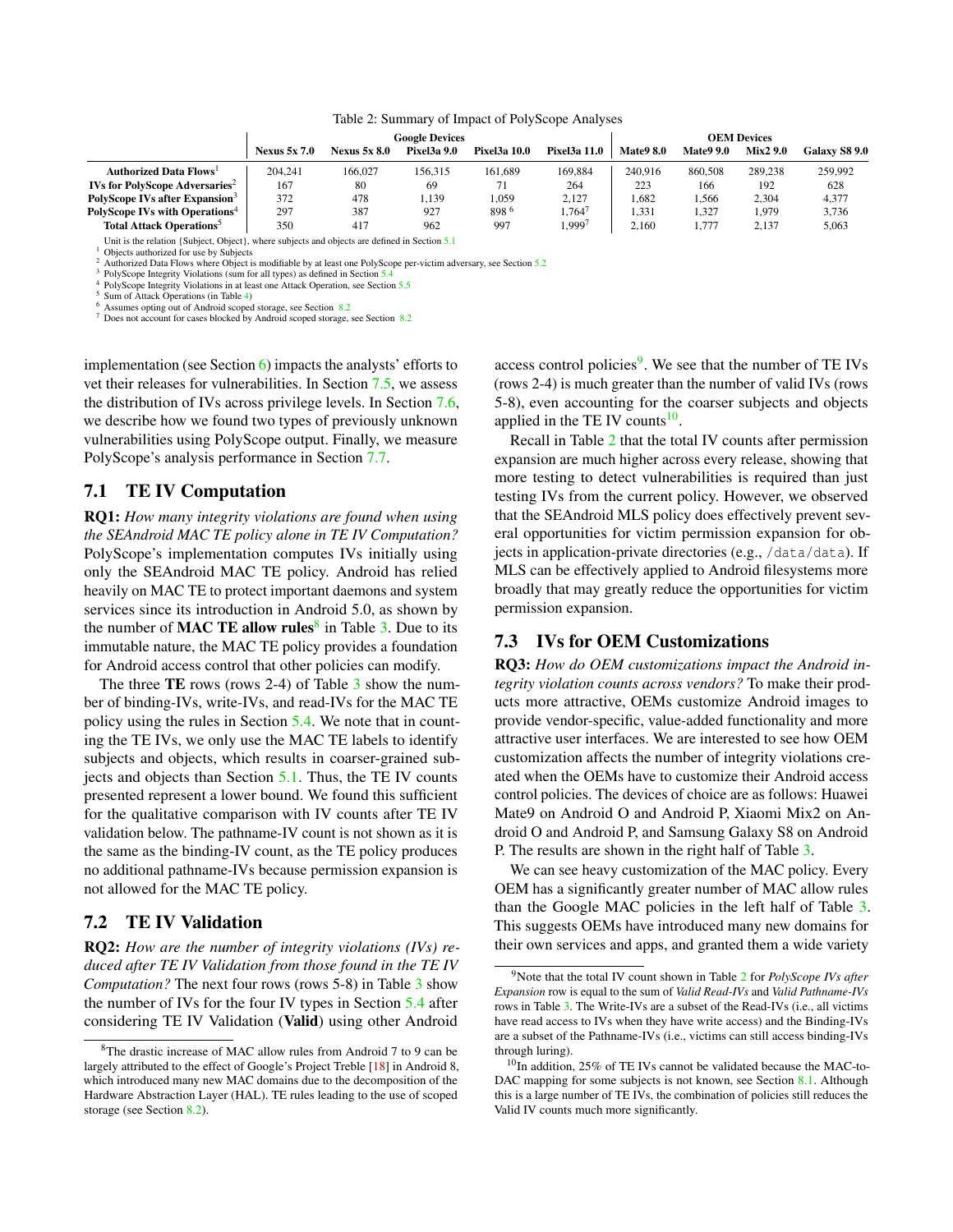<span id="page-11-3"></span>

|                                 |                     |                     | <b>Google Devices</b> |                     | <b>OEM Devices</b>  |                  |                  |                       |                 |               |
|---------------------------------|---------------------|---------------------|-----------------------|---------------------|---------------------|------------------|------------------|-----------------------|-----------------|---------------|
|                                 | <b>Nexus 5x 7.0</b> | <b>Nexus 5x 8.0</b> | <b>Pixel3a 9.0</b>    | <b>Pixel3a 10.0</b> | <b>Pixel3a 11.0</b> | <b>Mate9 8.0</b> | <b>Mate9 9.0</b> | Mix2 8.0 <sup>1</sup> | <b>Mix2 9.0</b> | Galaxy S8 9.0 |
| MAC TE allow rules <sup>2</sup> | 64.830              | 133.545             | 191.556               | 38.845              | 43.902              | 250,220          | 276.181          | 273.295               | 282,650         | 498.941       |
| TE Write- $IVs4$                | 468                 | 411                 | 1.130                 | 1.513               | 1,342               | 2.067            | 1.958            | 1.657                 | 2.197           | 1.787         |
| TE Read-IVs <sup>4</sup>        | 1.410               | 2,373               | 4.296                 | 3.940               | 3,369               | 8.922            | 9,890            | 8.370                 | 8.423           | 10.912        |
| TE Binding- $IVs3$              | 495                 | 438                 | 693                   | 705                 | 513                 | 1,504            | 1.233            | 1.400                 | 1.174           | 1,881         |
| Valid Write-IVs <sup>4</sup>    | 120                 | 19                  | 56                    | 63                  | 913                 | 400              | 236              | 232                   | 216             | 469           |
| Valid Read-IVs <sup>4</sup>     | 194                 | 80                  | 85                    | 87                  | 1.014               | 679              | 437              | 531                   | 749             | 953           |
| Valid Binding-IVs <sup>3</sup>  | 52                  | 22                  | 32                    | 37                  | 190                 | 217              | 159              | 248                   | 154             | 550           |
| Valid Pathname-IVs <sup>3</sup> | 178                 | 398                 | 1.054                 | 972                 | 1.113               | 1.003            | 1.129            | 1.186                 | 1.555           | 3,424         |
| Valid IVs Total <sup>5</sup>    | 372                 | 478                 | 1.139                 | 1.059               | 2.127               | 1.682            | 1.566            | 1.717                 | 2.304           | 4.377         |

# Table 3: Integrity Violations across Vendor Releases

TE implies only having permission in SEAndroid TE <sup>1</sup> This phone has significantly more files perhaps related to a higher number of pre-installed apps

<sup>2</sup> Unit: number of rules

<sup>3</sup> Unit: IVs (victim, object) for directory objects only Unit: IVs (victim, object) for file objects only

<sup>5</sup> Valid IVs Total is the same as the *PolyScope IVs after Expansion* from Table [2:](#page-10-0) the sum of the Valid Read-IVs (includes all Valid Write-IVs) and Valid Pathname-IVs (includes all Valid Binding-IVs)

of MAC permissions. The result of this customization is a significant increase MAC TE integrity violations, often more than twice as many as the associated Google Android systems. Even more importantly, the number of integrity violations is significantly higher for the OEMs after TE IV validation (rows 5-8 in Table [3\)](#page-11-3). For example, the number of binding-IVs in Android version 9.0 systems is 32 for Google and at least 154 for the OEM Android 9.0 systems.

#### <span id="page-11-1"></span>7.4 IVs to Attack Operations

RQ4: *How many attack operations are really possible for the IVs found across OEM releases?* Table [2](#page-10-0) shows that not all the IVs found after permission expansion enable adversaries to launch attack operations because filesystem and/or victim subjects' program configurations may prevent attack operations, as described in Section [5.5.](#page-8-1)

Table [4](#page-12-1) breaks down how many attack operations of each type are possible given the configurations that may block such operations. The number of *file attack* operations (adversary writes) are roughly the same as the number of read integrity violations (Valid Read-IVs), because not many objects associated with integrity violations reside in read-only directories. The number of *file squat attack* operations is the same as the number of integrity violations for directories (Valid Binding-IVs) in Table [3.](#page-11-3) However, the number of *link traversal attack* operations that are possible is fewer than the number of integrity violations because not all filesystems support symbolic links, reducing the number of directories where this attack operation applies.

The *luring traversal attack* operations row identifies the number of luring traversal attacks that could be performed via Binder IPC, see Section [5.5.](#page-8-1) We can easily see that the number of operations is a lot greater than the number of binding-IVs alone (Valid Binding-IVs), since adversaries can expand the victim's permissions for pathname-IVs (Valid Pathname-IVs). This is especially the case for Android 11, but this is addressed via the scoped storage defenses [\[19\]](#page-15-8) discussed in Section [8.2.](#page-13-1) Recall that FileProvider usage is key to preventing luring traversal attacks (see the luring-traversal rule in Section [5.5\)](#page-8-1), where it has a non-trivial but modest impact

on reducing attack operations (14-21% across all releases). For example, on Samsung Galaxy S8, we found that 57 out of 356 Java applications utilize FileProvider for file sharing, which meant that 3,424 pathname-IVs were only reduced to 2,874 luring-traversal operations.

#### <span id="page-11-2"></span>7.5 Cross-Privilege Level IVs

RQ5: *How are integrity violations distributed across Android privilege levels?* The IV distribution is important because it indicates how victims at each privilege level could be attacked and how adversaries at any privilege level could compose attacks to reach other privilege levels. Table [5](#page-12-2) shows the counts of file and binding integrity violations between each pair of privilege levels we evaluated. We do not include pathname-IVs in this table to assess attack paths without luring.

Google's 8.0 and 9.0 releases have a modest number cross-privilege level IVs. This confirms our hypothesis that Google's access control policies are the closest to best practice. The Android 11.0 again depends on scoped storage to remove its IVs, as discussed in Section [8.2.](#page-13-1) However, on the OEM side, it can be a completely different story. Other than the Mate9 9.0, the IVs between each privilege level pair can be significant, meaning that even without luring, releases may be vulnerable in a variety of ways.

#### <span id="page-11-0"></span>7.6 Vulnerability Case Studies

RQ6: *What kind of vulnerabilities may be discovered from attack operations?* Using the attack operations computed by PolyScope, we manually identified two previously unknown vulnerabilities.

Samsung Resetreason: We found a new binding vulnerability in the Samsung Galaxy S8 system using the Android 9.0 release. Samsung includes a privileged service called *resetreason* that logs the reason why the phone has had to reset into the file power\_off\_reset\_reason.txt in the directory /data/log. However, any process that runs with the AID\_LOG group has write permission to that file, so such processes can replace the file with a symbolic link to any file accessible to *resetreason* to launch a link traversal attack. While only signed apps may be granted the Android permission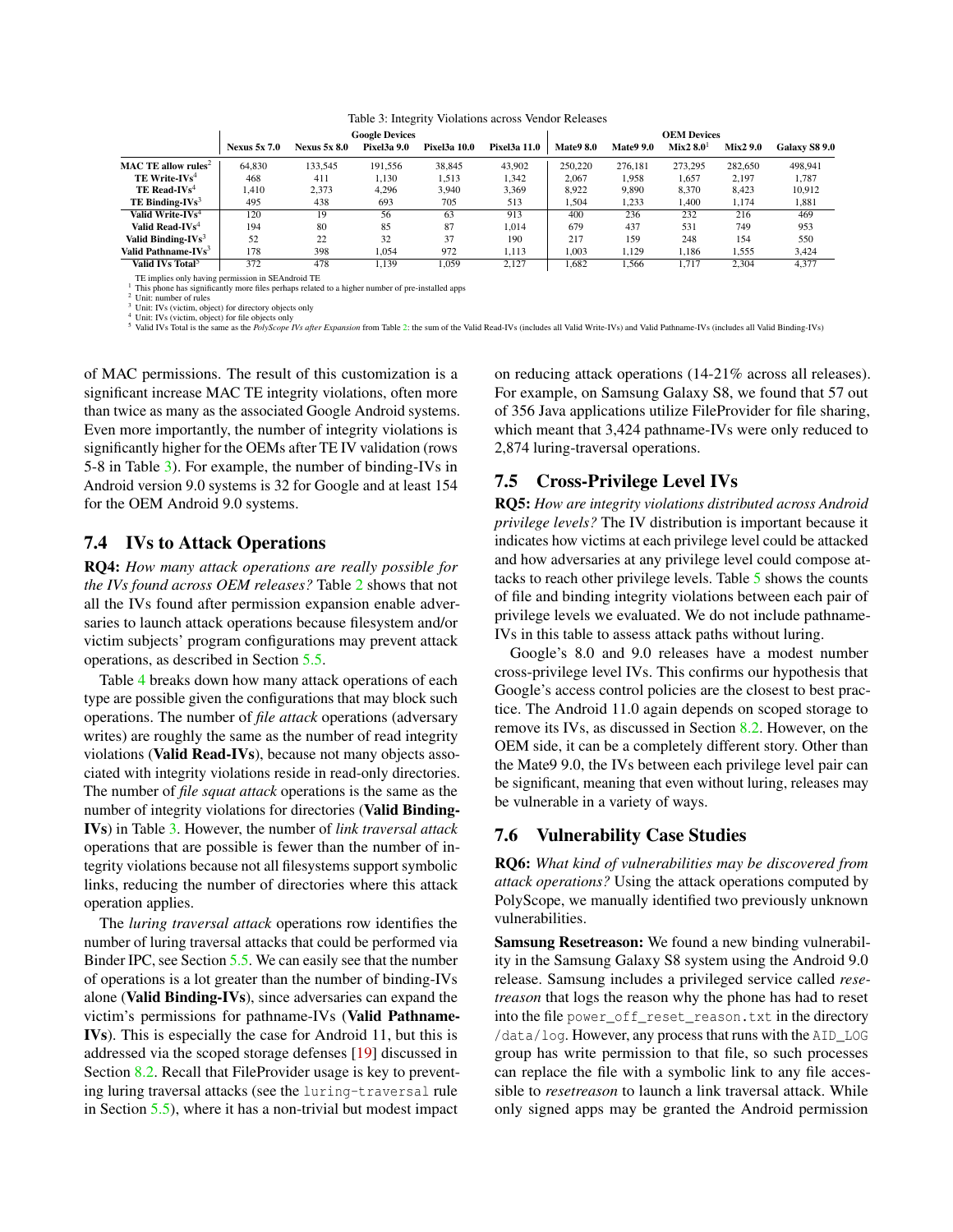<span id="page-12-1"></span>

|                                                       |                     |                     |                    | raore refugerations |                     |                  |                  |                    |                 |                      |
|-------------------------------------------------------|---------------------|---------------------|--------------------|---------------------|---------------------|------------------|------------------|--------------------|-----------------|----------------------|
|                                                       | <b>Nexus 5x 7.0</b> | <b>Nexus 5x 8.0</b> | <b>Pixel3a 9.0</b> | Pixel3a 10.0        | <b>Pixel3a 11.0</b> | <b>Mate9 8.0</b> | <b>Mate9 9.0</b> | Mix2 $8.0^{\circ}$ | <b>Mix2 9.0</b> | <b>Galaxy S8 9.0</b> |
| File Attack <sup>2</sup>                              | 176                 | 70                  | 79                 | 103                 | 864                 | 597              | 358              | 478                | 655             | 862                  |
| Link Traversal Attack <sup>3</sup>                    |                     |                     |                    |                     |                     | 169              |                  | 175                |                 | 507                  |
| File Squat Attack <sup>3</sup>                        | 52                  | 22                  | 32                 | 37                  | 190                 | 660              | 443              | 248                | 154             | 847                  |
| Pathname Attack <sup>3</sup>                          | 121                 | 317                 | 848                | 892                 | 943                 | 734              | 969              | 761                | 1.324           | 2.874                |
| <b>Total Attack Operations</b>                        | 350                 | 417                 | 962                | 997                 | 1,999               | 2.160            | 1.777            | 1.662              | 2.137           | 5,063                |
| Unit: Sum of operations for all (victim, object) IVs. |                     |                     |                    |                     |                     |                  |                  |                    |                 |                      |

Table 4: Attack Operations

Unit: Sum of operations for all (victim, object) IVs <sup>1</sup> This phone has significantly more files perhaps related to a higher number of pre-installed apps

<sup>2</sup> Only for file objects <sup>3</sup> Only for directory objects

Table 5: Cross-Privilege Level IVs

<span id="page-12-2"></span>

|                                              | <b>Nexus 5x 7.0</b> | <b>Nexus 5x 8.0</b> | Pixel3a 9.0 | Pixel3a 10.0 | Pixel3a 11.0     | <b>Mate9 8.0</b> | <b>Mate9 9.0</b> | $Mix2 8.0*$ | <b>Mix2 9.0</b> | Galaxy S8 9.0 |
|----------------------------------------------|---------------------|---------------------|-------------|--------------|------------------|------------------|------------------|-------------|-----------------|---------------|
| $\mathrm{T1}^* \rightarrow \mathrm{T2^{12}}$ | 28                  |                     |             | 24           | 239 <sup>3</sup> | 54               | 29               | 124         | 24              | 64            |
| $T1 \rightarrow T3$                          | 40                  |                     |             | 29           | 342              |                  | 12               | 40          | 25              |               |
| $T1 \rightarrow T4$                          | 30                  | 13                  |             |              | 58               | 14               |                  | 29          | 14              |               |
| $T1 \rightarrow T5$                          | 24                  |                     |             |              | 28               | 16               |                  | 23          |                 |               |
| $T2 \rightarrow T3$                          | 40                  | 22                  |             | 29           | 342              | 20               | 15               | 60          | 48              | 92            |
| $T2 \rightarrow T4$                          | 30                  |                     |             |              | 58               | 14               |                  | 78          | 72              | 199           |
| $T2 \rightarrow T5$                          | 24                  |                     |             |              | 28               | 20               |                  | 34          | 16              | 41            |
| $T3 \rightarrow T4$                          | 31                  | 24                  |             | 19           | 63               | 265              | 129              | 85          | 87              | 124           |
| $T3 \rightarrow T5$                          | 68                  | 28                  | 14          | 15           | 22               | 108              | 126              | 42          | 107             | 46            |
| $T4 \rightarrow T5$                          |                     |                     |             |              |                  |                  |                  |             |                 |               |
|                                              |                     |                     |             |              |                  |                  |                  |             |                 |               |

\* T1(untrusted/isolated app), T2(priv/platform app) T3(services), T4(system app, system service), T5(root service)

<sup>1</sup> For adversary at lower level (T1) and victim at higher level (T2)  $2^2$  Unit: Sum of binding and file IVs (no pathname-IVs included)  $3^3$  Much higher due to weaker DAC defense

(READ\_LOGS) associated with the AID\_LOG DAC group, vendors include several signed apps on their devices, and some signed apps have had reported vulnerabilities, such as the adb app [\[33\]](#page-16-13). resetreason has access to several integritycritical resources, and we have confirmed that we can redirect resetreason to write files in the encrypted filesystem directory. Previous work demonstrated the importance of attacks on the encrypted filesystem from the system's radio service [\[44\]](#page-16-14). We responsbly reported this vulnerability, which has been confirmed by Samsung and assigned CVE-2020-13833.

Xiaomi and Huawei Thememanager: We discovered multiple unreported vulnerabilities in the Xiaomi and Huawei devices. We describe one example here. These devices include a variety of value-added services, including the Thememanager, which allows users to customize the user interface of their devices. However, the Xiaomi access control policies are configured such that untrusted apps can write to the file /data/data/com.android.thememanager/cache, which is used by the Thememanager for storing content that the Thememanager may use in configuring the display. We verified on Xiaomi 8.0 that arbitrary modifications to this file do crash the privileged Thememanager process and in some cases impact the GUI without crashing. A finely-crafted modification could perhaps exploit the Thememanager service. We found four other similar vulnerabilities in the Xiaomi 8.0 release for writeable cache files. We responsibly reported these vulnerabilities to Xiaomi, who indicated that they were fixed in the Xiaomi 9.0 release.

We found that Huawei on both the 8.0 and 9.0 releases has a similar vulnerability for the theme cache files as well, but exploitation requires adversaries to compromise an application with media rw permission (T2 in the Google Privilege Levels) We responsibly reported these vulnerabilities to Huawei who stated that they are not concerned about so-called privi-



<span id="page-12-3"></span>Figure 4: PolyScope Analysis Performance

leged apps being exploited. We note that a similar scenario led to the issuing of a CVE by Samsung. Furthermore, we point out that privileged applications have been found to be flawed in several instances, see Section [2.3.](#page-2-3)

#### <span id="page-12-0"></span>7.7 Performance

We measured the performance of PolyScope for the eight Android releases. The overhead was measured on a PC running an AMD Ryzen 7 3700X (8 core, 16 thread) with 16GB of RAM and an RTX 2080 Super GPU using Ubuntu 18.04. PolyScope IVs are found in two steps as described in Section [6:](#page-8-0) TE IV computation and TE IV validation. We find that the performance of TE IV computation has a linear relationship to the SEAndroid policy size. The TE IV validation stage's performance is proportional to the number of IVs found in TE IV computation, but that impact can be reduced because validation can be parallelized.

Figure [4](#page-12-3) shows the performance overhead of these two stages $11$  for the eight releases. We evaluate the performance

<sup>&</sup>lt;sup>11</sup>The cost of computing attack operations is negligible and included in the TE IV validation.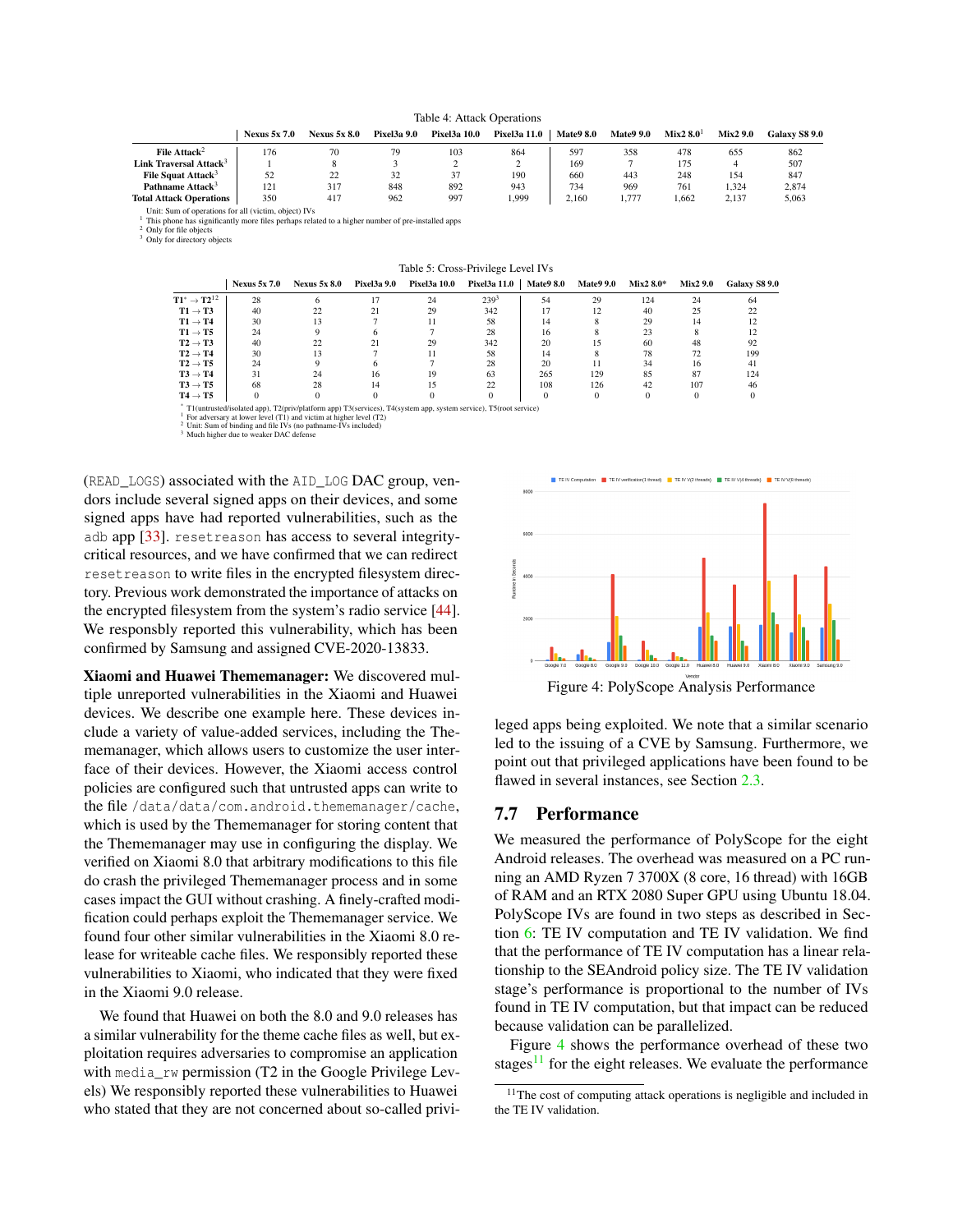of the TE IV validation for one to eight threads. With a multicore CPU, parallelization does produce significant performance improvement. We also point out that we found it quite expensive to compute all the authorized data flows for these releases. On the other hand, with a proper threat model to prune cases, PolyScope is able to identify integrity violations in a reasonable amount of time.

#### <span id="page-13-0"></span>8 Discussion

In this section, we review limitations in the PolyScope approach and examine the implications of a recently proposed Android defense called *scoped storage*.

#### <span id="page-13-2"></span>8.1 Limitations

We identify three limitations of PolyScope: (1) PolyScope relies on rooted phone to collect filesystem data; (2) we cannot always determine the mapping between MAC labels and their corresponding DAC UIDs; (3) PolyScope cannot confirm vulnerabilities from attack operations automatically.

Without rooting the phone, we cannot gather DAC information from privileged directories such as /system. Recently, Hernandez et al. [\[22\]](#page-15-4) proposed BigMAC, which includes a technique to extract accurate DAC configuration data from these privileged directories  $(95\%)$ . We will explore integrating BigMAC into our data collection in future releases. Together with the data collected from an unrooted phone, see Appendix  $A.1$ , we should be able to recover a nearly complete snapshot of the filesystem. We will explore methods to achieve complete recovery in future work.

Another limitation of PolyScope is that finding the MACto-DAC mapping of subjects requires running a process for each MAC label to collect its DAC UIDs/groups.<sup>[12](#page-0-0)</sup> Currently, if either the adversary or victim for a computed TE IV is not mapped to a complete subject, we skipped the IV validation stage for that TE IV. About 25% of the TE IVs do not go through validation. Runtime support could collect such mappings to seed validation.

Finally, PolyScope lacks a systematic way to test the victims for vulnerabilities to the attack operations found. The problem is that we need to know when a victim uses a file, binding, or IPC that is associated with an attack operation. Sting [\[52\]](#page-17-4) provides passive runtime monitoring of processes for use of bindings associated with attack operations (e.g., file squatting and link traversal). However, Sting only used the available DAC policies to determine whether an attack operation would be possible, and did not test for other attack operations. PolyScope's more accurate computation of attack operations should improve the effectiveness of such an approach. To test for luring traversals, one must develop methods to detect at-risk IPCs rather than file accesses. The Jigsaw system [\[49\]](#page-16-15) provides a method for identifying system

calls that may receive input that could enable luring traversals, but it does not identify the scope of targets to which luring may occur. PolyScope identifies a full scope of luring targets using victim permission expansion, so we will explore the use of PolyScope to generate test cases for the system calls identified by Jigsaw.

#### <span id="page-13-1"></span>8.2 Scoped Storage

Android *scoped storage* [\[19\]](#page-15-8) was recently introduced to control application access to another's files in the external storage folders (e.g., Download) that are shared among applications. For these shared folders, scoped storage limits app accesses only to the files they create, except for apps with the READ\_EXTERNAL\_STORAGE<sup>[13](#page-0-0)</sup> Android permission. Even in this case, apps cannot modify files they did not create. For private folders, scoped storage prevents an app from reading another app's files. These restrictions prevent use of victim permission expansion (see Section [5.3\)](#page-6-1) to create pathname-IVs and prevent exploitation of many attack operations on other file-IVs.

These defenses are enforced by *filesystem in userspace* (FUSE), which has been re-introduced in Android 11. When a file operation is issued to external storage, the permission checking is done at the FUSE-daemon, which leverages the MediaProvider's database to keep track of file ownership. Scoped storage was deployed as an option in Android 10 (e.g., apps may opt-out), but now is mandatory in Android 11.

Scoped storage impacts PolyScope by preventing many of the IVs found in external storage folders from being used in attack operations. In Android 11, MAC and DAC permissions have been weakened to grant apps access to files in shared external storage folders, so PolyScope identifies these as IVs. Table [5](#page-12-2) shows that Android 11 has many IVs between privilege levels T1 and T3. These weakened policies also create risks among apps at the same privilege level, but we do not consider that threat in this paper. However, scoped storage prevents attack operations from being exercised on many of these IVs in external storage, excepting only read-IVs in shared directories. We estimate that the number of *PolyScope IVs with Operations* in Table [2](#page-10-0) is reduced from 1,764 by about half for Android 11 due to scoped storage. While this indicates a large number of false positives, actually only 30 objects are misclassified. Since Table [2](#page-10-0) counts the subject-object pairs, the weakened MAC and DAC policies that grant several subjects access to these objects, which exacerbates the impact. At present, scoped storage is only applied in external storage folders, so scoped storage would not block attack operations on the vulnerable IVs identified in Section [7.6.](#page-11-0)

Extending PolyScope to reason about scoped storage is future work. We have two obvious choices for including

<sup>12</sup>Recall that we leverage the finding of Chen *et al.* [\[10\]](#page-15-3) that the MAC-to-DAC mapping for Android systems is one-to-one.

<sup>13</sup>MANAGE\_EXTERNAL\_STORAGE provides read/write access to files on external storage, but is now a signature-level permission that requires Google's approval. At the time of writing, Google halted the granting of this signature permission due to the workload of app vetting.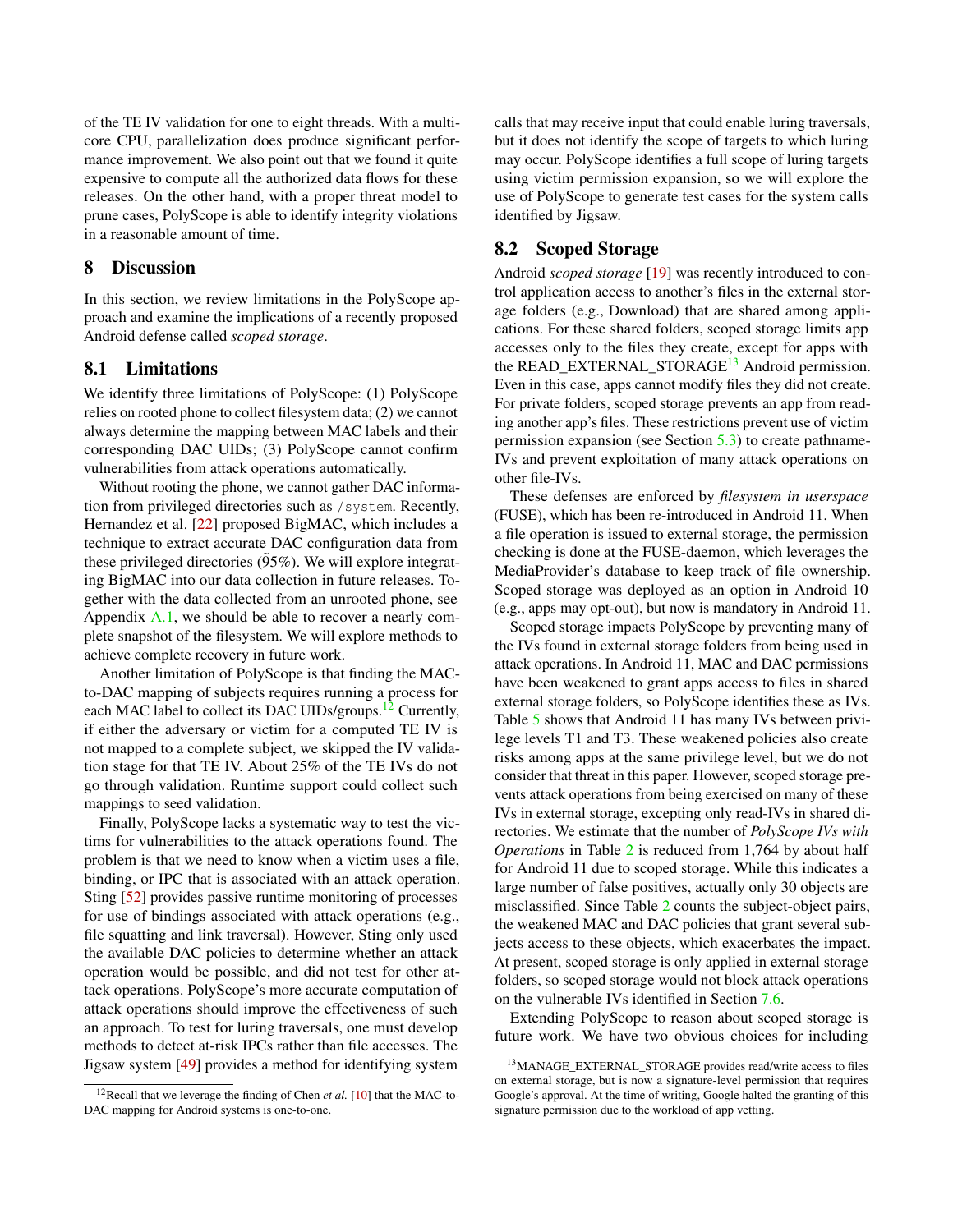scoped storage. First, PolyScope could be extended to analyze policies enforced by the FUSE-daemon for scoped storage analogously to MAC and DAC policies. PolyScope could be extended to analyze policies enforced by the FUSEdaemon for scoped storage analogously to MAC and DAC policies by extending our model of subjects and objects in Section [5.1](#page-4-2) for the policies managed by the MediaProvider. Second, PolyScope could be extended to reason about the scoped storage enforcement semantics at large, e.g., by preventing any attack operation in external storage folders. This approach would be simpler in concept, but one would need to ensure that PolyScope always had the correct semantics for scoped storage as the system evolves. Since some external storage folders used for gaming are not processed by the FUSE-daemon (i.e., are outside scoped storage), tracking folders accurately could be non-trivial. We will explore implementing the first option.

#### <span id="page-14-0"></span>9 Related Work

Researchers have long known about the three types of integrity violations listed in Section [4,](#page-4-0) but have found it difficult to prevent programs from falling victim to such threats. A variety of mechanisms have been proposed to prevent attacks during name resolution, including defenses for binding and pathname vulnerabilities. These defenses have often been focused on TOCTTOU attacks [\[31,](#page-16-7) [5\]](#page-15-12). Some defenses are implemented in the program or as library extensions [\[12,](#page-15-19) [35,](#page-16-16) [13,](#page-15-20) [46\]](#page-16-17) and some as kernel extensions [\[28,](#page-16-18) [36,](#page-16-19) [9,](#page-15-21) [34,](#page-16-20) [47,](#page-16-21) [48\]](#page-16-22), but the methods overlap, where some enforce invariants on file access [\[12,](#page-15-19) [28,](#page-16-18) [48,](#page-16-22) [35,](#page-16-16) [36,](#page-16-19) [47\]](#page-16-21), some enforce namespace invariants [\[9,](#page-15-21) [34\]](#page-16-20), and some aim for "safe" access methods [\[13,](#page-15-20) [46\]](#page-16-17). In general, all program defenses have been limited because they lack insight into the changing system and all system defenses are limited because they lack side-information about the intent of the program [\[8\]](#page-15-22).

The main defense for preventing filesystem vulnerabilities is access control. If the access control policies prevent an adversary from accessing the filesystem resources that enable attack operations, then the system is free of associated vulnerabilities. However, the discretionary access control (DAC) policies commonly used do not enable prediction of whether a subject may obtain an unauthorized permission [\[21\]](#page-15-7), so techniques to restrict DAC [\[26,](#page-16-10) [38,](#page-16-11) [45\]](#page-16-12) and apply mandatory access control (MAC) enforcement [\[3,](#page-15-15) [4\]](#page-15-9) were then explored, culminating in MAC enforcement systems, such as Linux Security Modules [\[55\]](#page-17-5) employed by SELinux [\[39\]](#page-16-8) and AppArmor [\[32\]](#page-16-23). Researchers than proposed MAC enforcement for Android systems [\[56,](#page-17-6) [7\]](#page-15-23), so a version of SELinux [\[39\]](#page-16-8) targeting Android was developed, called SEAndroid [\[42\]](#page-16-1). However, the attack operations we find in this paper abuse available MAC permissions. While a techniques have been developed to limit processes the permissions available to individual system calls [\[41,](#page-16-24) [51\]](#page-16-25), such techniques need policy analysis to

determine the policies to enforce.

Researchers have proposed using access control policy analysis to identify misconfigurations that may lead to vulnerabilities [\[24,](#page-15-0) [40\]](#page-16-4), but traditionally, access control policy analysis methods only reason about one policy, such as a mandatory access control (MAC) policy [\[40,](#page-16-4) [25,](#page-15-5) [11,](#page-15-6) [50\]](#page-16-9) or an Android permission policy [\[14,](#page-15-1) [53,](#page-17-0) [54\]](#page-17-1). However, based on the research challenges above, we must consider the combination of the access control policies employed on the system to compute attack operations accurately. Chen *et al.* [\[10\]](#page-15-3) were the first work that we are aware of to combine MAC and DAC policies in access control policy analysis. Hernandez et al. [\[22\]](#page-15-4) further extended their analysis to include MAC, DAC and Linux capabilities. However, both of these techniques compute data flows, which are much more numerous than integrity violations. Chen *et al.* look for data flows that may lead to sensitive data leakage directly rather than attack operations that may enable such leakage as PolyScope does.

#### <span id="page-14-1"></span>10 Conclusions

Android uses a combination of filesystem access control mechanisms to assure its platform integrity. This paper has proposed PolyScope, a policy analysis tool that reasons over Android's mandatory (SEAndroid) and discretionary (Unix permissions) access control policies, in addition to the other mechanisms (e.g., Android permissions) that influence file access control. PolyScope is novel in its ability to reason about permission expansion, which lies at the intersection of mandatory and discretionary policy. We applied PolyScope to three different Google Android releases and five different OEM Android releases, characterizing the potential for filebased attacks such as file squatting, link traversal, and luring traversal. In doing so, we identified two new vulnerabilities in OEM Android releases and opportunities to direct further automated testing. Our results suggest that the access control policy changes introduced by OEMs do not sufficiently address integrity violations for their feature additions.

#### Acknowledgments

Thanks to our shepherd, Sven Bugiel, and the anonymous reviewers. This research was sponsored by the U.S. Army Combat Capabilities Development Command Army Research Laboratory and was accomplished under Cooperative Agreement Number W911NF-13-2-0045 (ARL Cyber Security CRA) and National Science Foundation grants CNS-1816282. The views and conclusions contained in this document are those of the authors and should not be interpreted as representing the official policies, either expressed or implied, of the Combat Capabilities Development Command Army Research Laboratory of the U.S. government. The U.S. government is authorized to reproduce and distribute reprints for government purposes notwithstanding any copyright notation here on.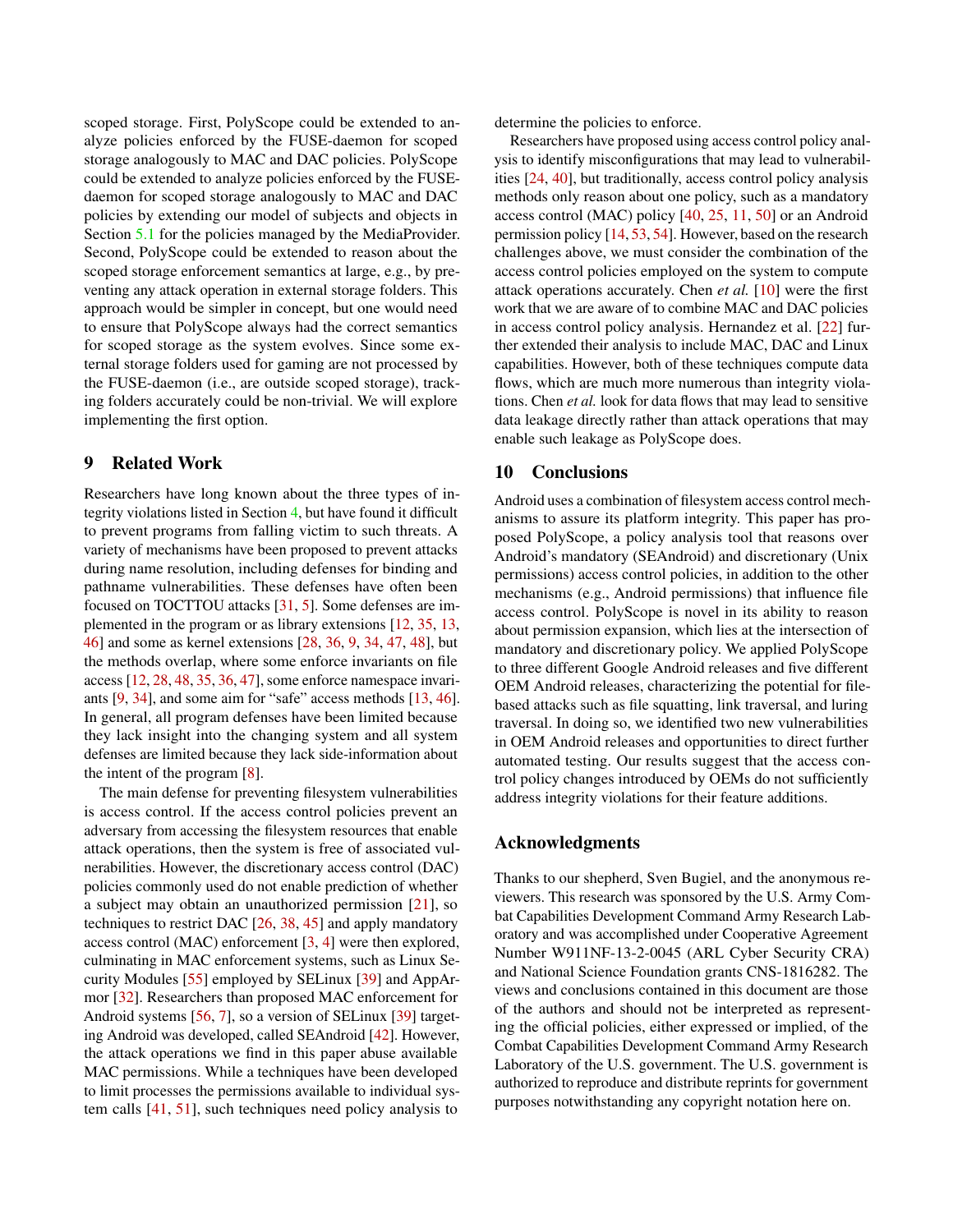# References

- <span id="page-15-2"></span>[1] Yousra Aafer, Nan Zhang, Zhongwen Zhang, Xiao Zhang, Kai Chen, XiaoFeng Wang, Xiaoyong Zhou, Wenliang Du, and Michael Grace. Hare Hunting in the Wild Android: A Study on the Threat of Hanging Attribute References. In *Proceedings of the 22nd ACM Conference on Computer and Communications Security*, pages 1248–1259, 2015.
- <span id="page-15-13"></span>[2] J. P. Anderson. Computer Security Technology Planning Study, Volume II. Technical report ESD-TR-73- 51, AFSC, October 1972.
- <span id="page-15-15"></span>[3] D. E. Bell and L. J. LaPadula. Secure Computer System: Unified Exposition and Multics Interpretation. Technical report ESD-TR-75-306, Deputy for Command and Management Systems, HQ Electronic Systems Division (AFSC), March 1976.
- <span id="page-15-9"></span>[4] K. J. Biba. Integrity Considerations for Secure Computer Systems. Technical report MTR-3153, MITRE, April 1977.
- <span id="page-15-12"></span>[5] M. Bishop and M. Digler. Checking for race conditions in file accesses. *Computer Systems*, 9(2), Spring 1996.
- <span id="page-15-14"></span>[6] W. E. Boebert and R. Y. Kain. A Practical Alternative to Hierarchical Integrity Policies. In *Proceedings of the 8th National Computer Security Conference*, 1985.
- <span id="page-15-23"></span>[7] Sven Bugiel, Lucas Davi, Alexandra Dmitrienko, Thomas Fischer, Ahmad-Reza Sadeghi, and Bhargava Shastry. Towards Taming Privilege-Escalation Attacks on Android. In *Proceedings of the 19th Network and Distributed System Security Symposium(NDSS)*, 2012.
- <span id="page-15-22"></span>[8] Xiang Cai, Yuwei Gui, and Rob Johnson. Exploiting Unix File-System Races via Algorithmic Complexity Attacks. In *IEEE Statistical Signal Processing Workshop*, 2009.
- <span id="page-15-21"></span>[9] Suresh Chari, Shai Halevi, and Wietse Venema. Where Do You Want to Go Today? Escalating Privileges by Pathname Manipulation. In *Proceedings of the 17th Network and Distributed System Security Symposium(NDSS)*, 2010.
- <span id="page-15-3"></span>[10] Haining Chen, Ninghui Li, William Enck, Yousra Aafer, and Xiangyu Zhang. Analysis of SEAndroid Policies: Combining MAC and DAC in Android. In *Proceedings of the Annual Computer Security Applications Conference (ACSAC)*, 2017.
- <span id="page-15-6"></span>[11] Hong Chen, Ninghui Li, and Ziqing Mao. Analyzing and Comparing the Protection Quality of Security Enhanced Operating Systems. In *Proceedings of the 16th Network and Distributed System Security Symposium(NDSS)*, pages 11–16, 2009.
- <span id="page-15-19"></span>[12] Crispin Cowan, Steve Beattie, Chris Wright, and Greg Kroah-hartman. RaceGuard: Kernel Protection from Temporary File Race Vulnerabilities. In *Proceedings of the 10th conference on USENIX Security Symposium*, 2001.
- <span id="page-15-20"></span>[13] Drew Dean and Alan Hu. Fixing Races for Fun and Profit. In *Proceedings of the 13th conference on USENIX Security Symposium*, 2004.
- <span id="page-15-1"></span>[14] William Enck, Machigar Ongtang, and Patrick Mc-Daniel. On Lightweight Mobile Phone Application Certification. In *Proceedings of the 16th ACM Conference on Computer and Communications Security*, pages 235–245, 2009.
- <span id="page-15-24"></span>[15] Boris Farber. ClassyShark. URL: [https://github.](https://github.com/google/android-classyshark) [com / google / android - classyshark](https://github.com/google/android-classyshark). Accessed May 2020.
- <span id="page-15-10"></span>[16] Julien Gamba, Mohammed Rashed, Abbas Razaghpanah, Juan Tapiador, and Narseo Vallina-Rodriguez. An Analysis of Pre-installed Android Software. *arXiv preprint arXiv:1905.02713*, 2019.
- <span id="page-15-16"></span>[17] Google. Security Overview. 2019. URL: [https : / /](https://source.android.com/security/overview/updates-resources#process_types) [source . android . com / security / overview /](https://source.android.com/security/overview/updates-resources#process_types) [updates - resources # process \\_ types](https://source.android.com/security/overview/updates-resources#process_types). Accessed Jan. 10, 2020.
- <span id="page-15-18"></span>[18] Google. SELinux for Android 8.0. February 2018. URL: [https://source.android.com/security/](https://source.android.com/security/selinux/images/SELinux_Treble.pdf) [selinux/images/SELinux\\_Treble.pdf](https://source.android.com/security/selinux/images/SELinux_Treble.pdf). (Accessed Dec 2019).
- <span id="page-15-8"></span>[19] Google. Storage Updates in Android 11. URL: [https:](https://developer.android.com/preview/privacy/storage) [/ / developer . android . com / preview / privacy /](https://developer.android.com/preview/privacy/storage) [storage](https://developer.android.com/preview/privacy/storage). Accessed June 2020.
- <span id="page-15-11"></span>[20] Norm Hardy. The Confused Deputy: or Why Capabilities Might Have Been Invented. *ACM Special Interest Group in Operating Systems, Operation System Review*, 22(4), 1988. ISSN: 0163-5980.
- <span id="page-15-7"></span>[21] M. Harrison, W. Ruzzo, and J. D. Ullman. Protection in Operating Systems. *Communications of ACM*, August 1976.
- <span id="page-15-4"></span>[22] Grant Hernandez, Dave Jing Tian, Anurag Swarnim Yadav, Byron J Williams, and Kevin RB Butler. BigMAC: Fine-Grained Policy Analysis of Android Firmware. In *Proceedings of the USENIX Security Symposium*, 2020.
- <span id="page-15-17"></span>[23] Antonio Ken Iannillo, Roberto Natella, Domenico Cotroneo, and Cristina Nita-Rotaru. Chizpurfle: A Gray-box Android Fuzzer for Vendor Service Customizations. In *Software Reliability Engineering (IS-SRE), IEEE 28th International Symposium*, pages 1– 11, 2017.
- <span id="page-15-0"></span>[24] Trent Jaeger, Antony Edwards, and Xiaolan Zhang. Managing Access Control Policies Using Access Control Spaces. In *Proceedings of the Seventh ACM Symposium on Access Control Models and Technologies*, pages 3–12, New York, NY, USA, 2002.
- <span id="page-15-5"></span>[25] Trent Jaeger, Reiner Sailer, and Xiaolan Zhang. Analyzing Integrity Protection in the SELinux Example Policy. In *Proceedings of the* 12*th USENIX Security Symposium*, 2003.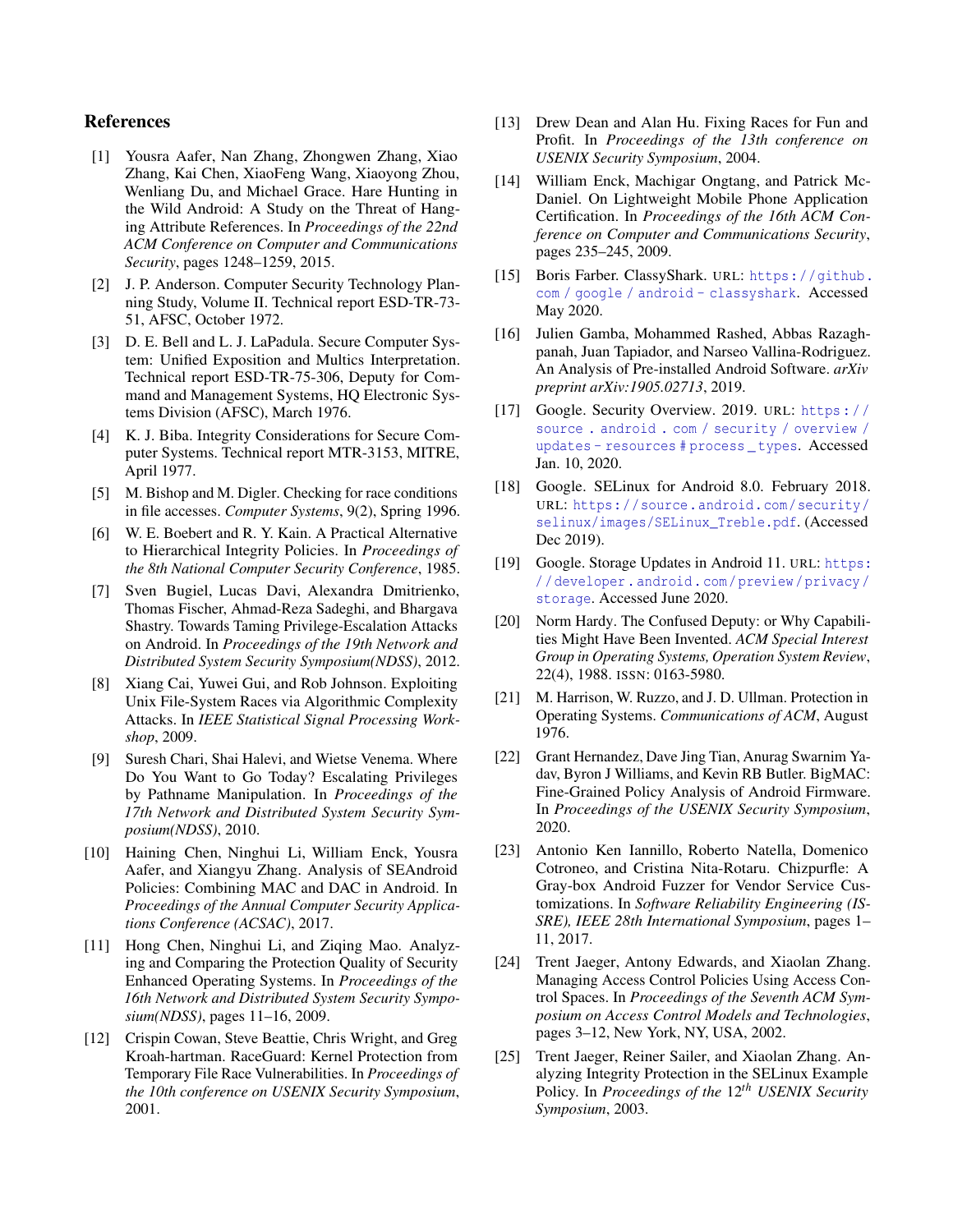- <span id="page-16-10"></span>[26] A. Jones, R. Lipton, and L. Snyder. A Linear Time Algorithm for Deciding Security. In *Proceedings of the* 17*th Annual Symposium on Foundations of Computer Science*, 1976.
- <span id="page-16-3"></span>[27] Daniel Kachakil. Multiple Vulnerabilities in Android's Download Provider (CVE-2018-9468, CVE-2018-9493, CVE-2018-9546). [https://ioactive.](https://ioactive.com/multiple-vulnerabilities-in-androids-download-provider-cve-2018-9468-cve-2018-9493-cve-2018-9546/) [com/multiple- vulnerabilities- in- androids](https://ioactive.com/multiple-vulnerabilities-in-androids-download-provider-cve-2018-9468-cve-2018-9493-cve-2018-9546/)[download-provider-cve-2018-9468-cve-2018-](https://ioactive.com/multiple-vulnerabilities-in-androids-download-provider-cve-2018-9468-cve-2018-9493-cve-2018-9546/) [9493-cve-2018-9546/](https://ioactive.com/multiple-vulnerabilities-in-androids-download-provider-cve-2018-9468-cve-2018-9493-cve-2018-9546/), January 2020.
- <span id="page-16-18"></span>[28] Kyung-suk Lee and Steve J. Chapin. Detection of Filebased Race Conditions. *International Journal of Information Security*, 2005.
- <span id="page-16-6"></span>[29] P. A. Loscocco, S. D. Smalley, P. A. Muckelbauer, R. C. Taylor, S. J. Turner, and J. F. Farrell. The Inevitability of Failure: The Flawed Assumption of Security in Modern Computing Environments. In *Proceedings of the 21st National Information Systems Security Conference*, pages 303–314, 1998.
- <span id="page-16-2"></span>[30] Slava Makkaveev. Man-in-the-Disk:Android Apps Exposed via External Storage. February 2019. URL: [https : / / research . checkpoint . com / 2018 /](https://research.checkpoint.com/2018/androids-man-in-the-disk/) [androids-man-in-the-disk/](https://research.checkpoint.com/2018/androids-man-in-the-disk/).
- <span id="page-16-7"></span>[31] W. S. McPhee. Operating System Integrity in OS/VS2. *IBM System Journal*, 13:230–252, 3, September 1974.
- <span id="page-16-23"></span>[32] Novell. AppArmor Linux Application Security. [http:](http://www.novell.com/linux/security/apparmor/) [//www.novell.com/linux/security/apparmor/](http://www.novell.com/linux/security/apparmor/).
- <span id="page-16-13"></span>[33] Open ADB Ports Being Exploited to Spread Possible Satori Variant in Android Devices, August 2018. URL: [https://blog.trendmicro.com/trendlabs](https://blog.trendmicro.com/trendlabs-security-intelligence/open-adb-ports-being-exploited-to-spread-possible-satori-variant-in-android-devices)[security - intelligence / open - adb - ports](https://blog.trendmicro.com/trendlabs-security-intelligence/open-adb-ports-being-exploited-to-spread-possible-satori-variant-in-android-devices)  [being - exploited - to - spread - possible](https://blog.trendmicro.com/trendlabs-security-intelligence/open-adb-ports-being-exploited-to-spread-possible-satori-variant-in-android-devices)  [satori - variant - in - android - devices](https://blog.trendmicro.com/trendlabs-security-intelligence/open-adb-ports-being-exploited-to-spread-possible-satori-variant-in-android-devices). (Accessed Feb 2020).
- <span id="page-16-20"></span>[34] OpenWall Project - Information Security Software for Open Environments, 2008. URL: [%5Curl % 7Bhttp :](%5Curl%7Bhttp://www.openwall.com/%7D) [//www.openwall.com/%7D](%5Curl%7Bhttp://www.openwall.com/%7D).
- <span id="page-16-16"></span>[35] J. Park, G. Lee, S. Lee, and D. Kim. RPS: An Extension of Reference Monitor to Prevent Race-Attacks. In *Advances in Multimedia Information Processing*, 2004.
- <span id="page-16-19"></span>[36] Calton Pu and Jinpeng Wei. Modeling and Preventing TOCTTOU Vulnerabilities in Unix-style Filesystems. In *IEEE International Symposium of System Engineering*, 2006.
- <span id="page-16-5"></span>[37] Ryan Johnson. All Your SMS and Contacts Belong to Adups and Others. July 2017. URL: [https://www.](https://www.blackhat.com/docs/us-17/wednesday/us-17-Johnson-All-Your-SMS-&-Contacts-Belong-To-Adups-&-Others.pdf) [blackhat.com/docs/us- 17/wednesday/us- 17-](https://www.blackhat.com/docs/us-17/wednesday/us-17-Johnson-All-Your-SMS-&-Contacts-Belong-To-Adups-&-Others.pdf) [Johnson - All - Your - SMS - & - Contacts - Belong -](https://www.blackhat.com/docs/us-17/wednesday/us-17-Johnson-All-Your-SMS-&-Contacts-Belong-To-Adups-&-Others.pdf) [To-Adups-&-Others.pdf](https://www.blackhat.com/docs/us-17/wednesday/us-17-Johnson-All-Your-SMS-&-Contacts-Belong-To-Adups-&-Others.pdf). (Accessed June 2019).
- <span id="page-16-11"></span>[38] R. S. Sandhu. The Typed Access Matrix Model. In *Proceedings of the 1992 IEEE Symposium on Security and Privacy*, 1992.
- <span id="page-16-8"></span>[39] SELinux. -. URL: [https : / / github . com /](https://github.com/SELinuxProject) [SELinuxProject](https://github.com/SELinuxProject). (Accessed Dec 2019).
- <span id="page-16-4"></span>[40] SETools. URL: [https : / / github . com /](https://github.com/TresysTechnology/setools) [TresysTechnology/setools](https://github.com/TresysTechnology/setools). Accessed Dec 2019.
- <span id="page-16-24"></span>[41] Umesh Shankar, Trent Jaeger, and Reiner Sailer. Toward Automated Information-Flow Integrity Verification for Security-Critical Applications. In *Proceedings of the 2006 Network and Distributed System Security Symposium (NDSS)*, 2006.
- <span id="page-16-1"></span>[42] Stephen Smalley and Robert Craig. Security Enhanced (SE) Android: Bringing Flexible MAC to Android. In *Proceedings of the 20th Network and Distributed Systems Symposium (NDSS)*, 2013.
- <span id="page-16-0"></span>[43] StatCounter. OS Market Share. March 2020. URL: [https : / / gs . statcounter . com / os - market](https://gs.statcounter.com/os-market-share)  [share](https://gs.statcounter.com/os-market-share).
- <span id="page-16-14"></span>[44] Dave (Jing) Tian, Grant Hernandez, Joseph I. Choi, Vanessa Frost, Christie Raules, Patrick Traynor, Hayawardh Vijayakumar, Lee Harrison, Amir Rahmati, Michael Grace, and Kevin R. B. Butler. ATtention Spanned: Comprehensive Vulnerability Analysis of AT Commands Within the Android Ecosystem. In *27th USENIX Security Symposium*, pages 273–290, 2018.
- <span id="page-16-12"></span>[45] Jonathon Tidswell and Trent Jaeger. An access control model for simplifying constraint expression. In *Proceedings of the 7th ACM Conference on Computer and Communications Security*, 2000.
- <span id="page-16-17"></span>[46] Dan Tsafrir, Tomer Hertz, David Wagner, and Dilma Da Silva. Portably Solving File TOCTTOU Races with Hardness Amplification. In *USENIX Conference on File and Storage Technologies*, 2008.
- <span id="page-16-21"></span>[47] Eugene Tsyrklevich and Bennet Yee. Dynamic Detection and Prevention of Race Conditions in File Accesses. In *USENIX Security Symposium*, 2003.
- <span id="page-16-22"></span>[48] Prem Uppuluri, Uday Joshi, and Arnab Ray. Preventing Race Condition Attacks on Filesystems. In *ACM Symposium on Applied Computing*, 2005.
- <span id="page-16-15"></span>[49] Hayawardh Vijayakumar, Xinyang Ge, Mathias Payer, and Trent Jaeger. Jigsaw: Protecting Resource Access by Inferring Programmer Expectations. In *Proceedings of the* 23*rd USENIX Security Symposium*, August 2014.
- <span id="page-16-9"></span>[50] Hayawardh Vijayakumar, Guruprasad Jakka, Sandra Rueda, Joshua Schiffman, and Trent Jaeger. Integrity Walls: Finding Attack Surfaces from Mandatory Access Control Policies. In *Proceedings of the 7th ACM Symposium on Information, Computer and Communications Security*, pages 75–76, 2012.
- <span id="page-16-25"></span>[51] Hayawardh Vijayakumar, Joshua Schiffman, and Trent Jaeger. Process Firewall: Protecting Processes During Resource Access. In *Proceedings of the Eighth European Conference on Computer Systems*, 2013.